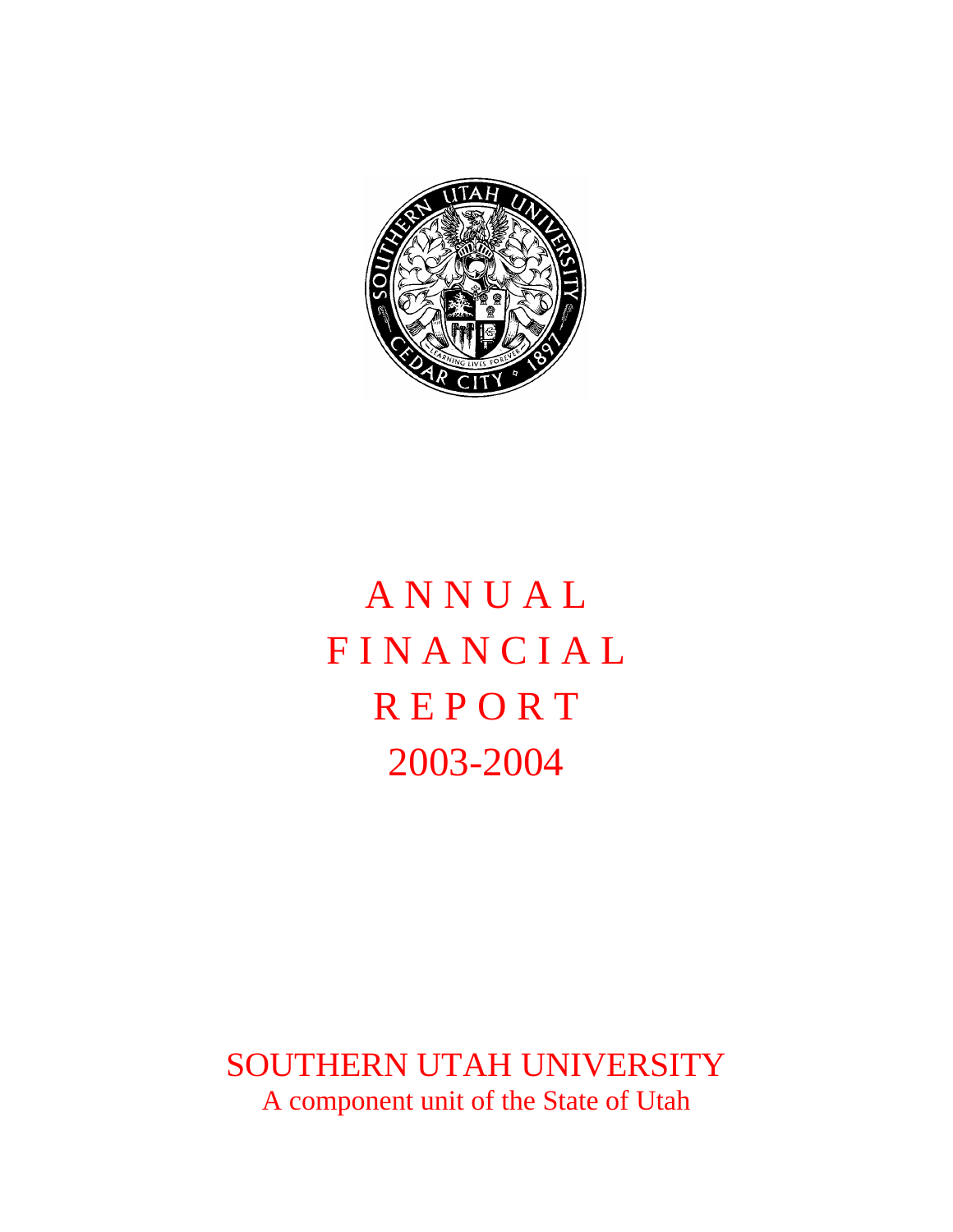

#### **From the President . . .**

 At Southern Utah University, we operate on the concept of adding value. By human nature, we often try to measure what we value. We believe we have exhibited and practiced these principles in the way we have faced the financial challenges of the day—that is, keeping students' needs foremost in our priorities.

 We are a comprehensive teaching institution that offers 84 academic programs, including four master's degrees, and another on the verge of materializing. We are accredited by the Northwest Commission of College and Universities; National Council for the Accreditation of Teacher Education (NCATE); Association of Collegiate Business School and Programs (ACBSP); the National Association of Schools of Music (NASM); and are a candidate for the Advancement of Collegiate Schools of Business, International (AACSB, Intl.); the National Athletic Trainers' Association (NATA); and the Accreditation Board for Engineering and Technology (ABET).

 Pursuance of accreditation by the University, and, of course the achievement of it, is a statement of the philosophy and objective of our faculty, staff and programs of this institution. For students and alumni, the process is a statement of superior higher education. For friends and the public, it is a statement of SUU's sterling reputation, purpose and influence on the community, state and beyond.

 Recently SUU has added its own four-year Bachelor of Science Nursing program to help respond to the local and national nursing shortage. The new Hotel, Resort and Hospitality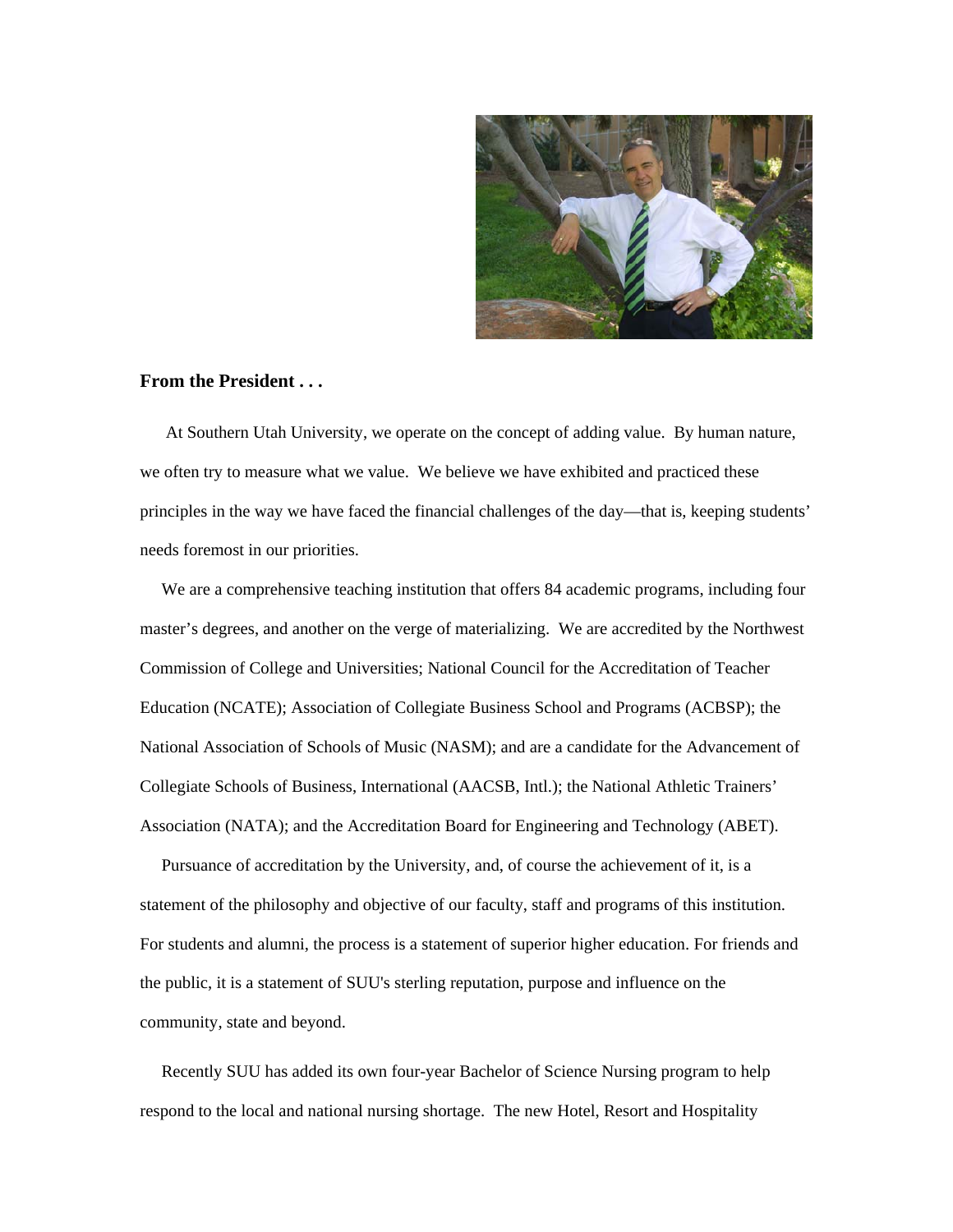Management degree will also meet burgeoning demand for graduates in this field. A recentlydeveloped Integrated Engineering degree will provide hundreds of small and medium-sized manufacturing businesses across the West with uniquely-prepared employees.

 In Fall 2004, 6,700 students attended SUU, a 10.2 percent increase from the same time the preceding year. The diversity of our student body grows every year, too, with new international partnerships with six European universities and one in Mexico. More than 70 percent of SUU students receive some type of financial assistance including grants, loans and scholarships.

 In the 2004-05 academic year, there are 690 employees at SUU. Of the faculty contingent, about 90 percent are full-time, and 70 percent of all faculty have doctorates or the highest degree in their field. This year SUU was nationally rated a Top 10 University by Consumers Digest, largely because of our quality faculty and academics. The Princeton Review followed suit, affirming SUU as one of the Best in the West among institutions of higher education.

 Southern Utah University continues today to serve as a major source of community services and southern Utah's center for the Arts, with a creative College of Performing and Visual Arts, the Braithwaite Fine Arts Gallery, and the Tony Award-winning Utah Shakespearean Festival. SUU provides superior college sports action and entertainment for southern Utah with 16 NCAA athletic teams. The University is also host of the Utah Summer Games, a professional, Olympicstyle sports festival for Utah amateur athletes of all ages and abilities. For the past 19 years the USG has challenged and inspired an average of 7,000 participants, 50 thousand spectators, and a thousand volunteers each year. USG is a charter member of the National Congress of State Games.

 Tucked in between five breathtaking national parks in lovely Cedar City, the SUU campus truly is a beautiful Sanctuary where Learning Lives Forever.

#### *Dr. Steven D. Bennion*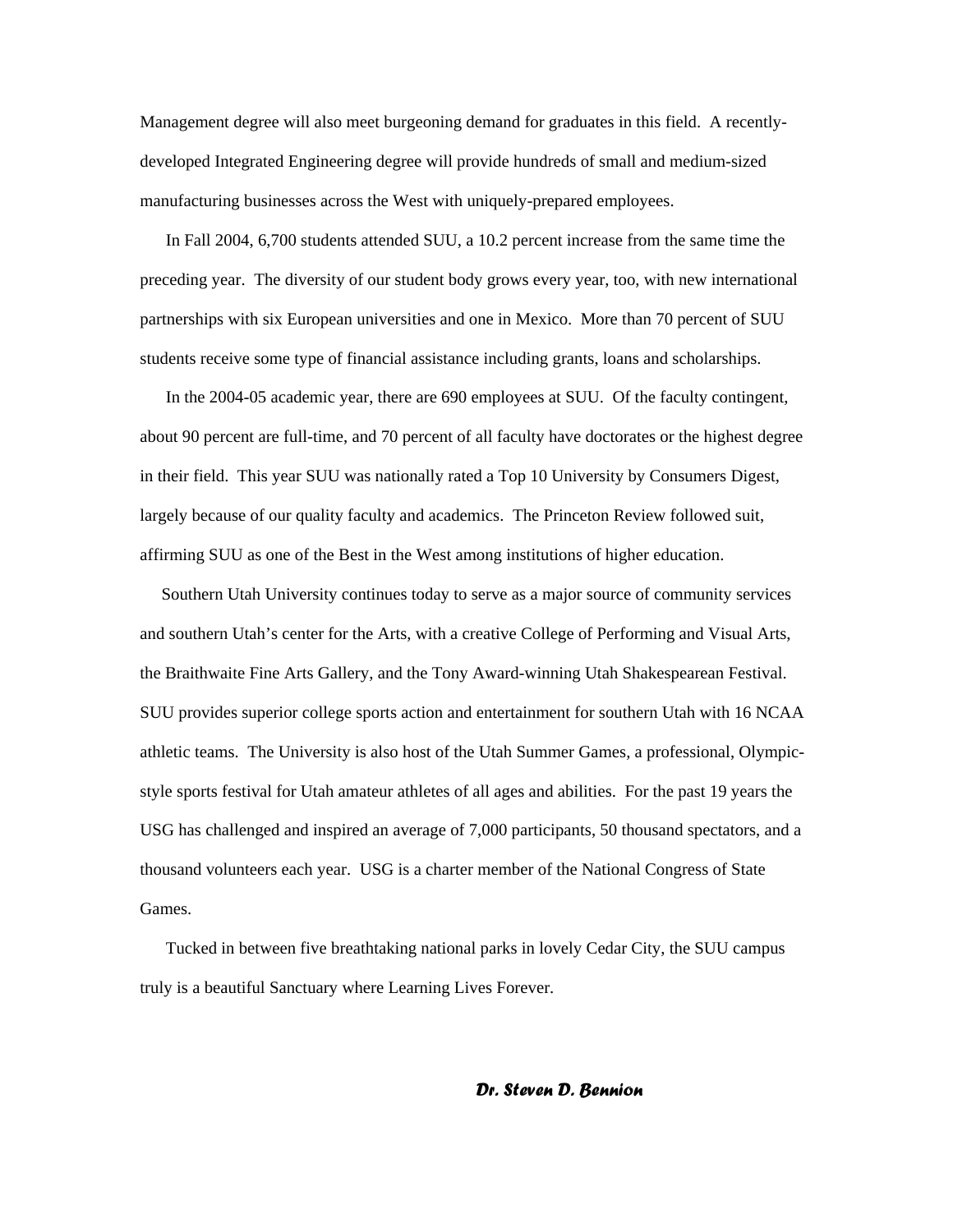#### CONTENTS

Page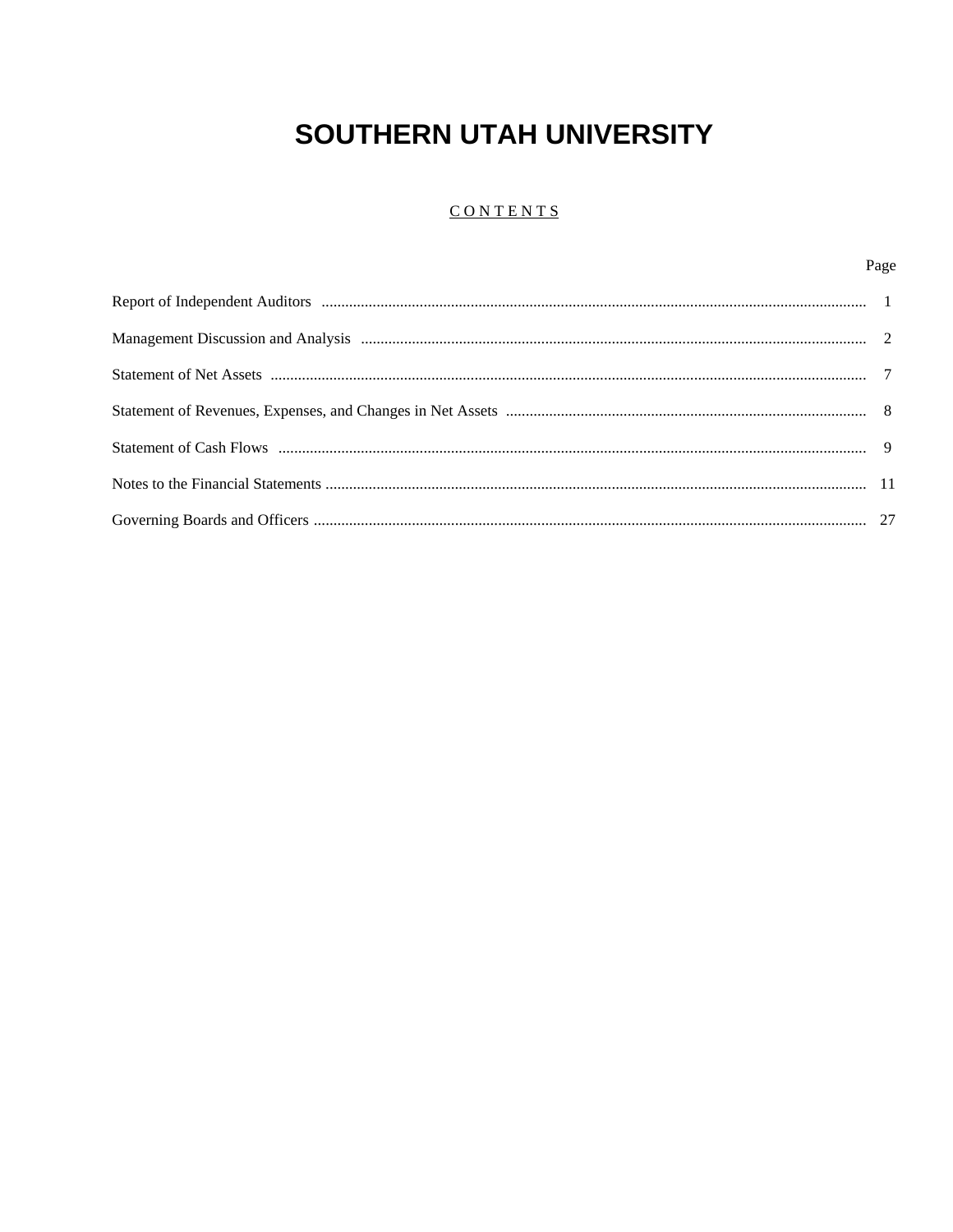

**Auston G. Johnson, CPA UTAH STATE AUDITOR** 

# **STATE OF UTAH Office of the State Auditor**

UTAH STATE CAPITOL COMPLEX **EAST OFFICE BUILDING, SUITE E310** P.O. BOX 142310 SALT LAKE CITY, UTAH 84114-2310 (801) 538-1025 FAX (801) 538-1383

#### **INDEPENDENT STATE AUDITOR'S REPORT**

**DEPUTY STATE AUDITOR:** Joe Christensen, CPA

**FINANCIAL AUDIT DIRECTORS:** H. Dean Eborn, CPA Deborah A. Empey, CPA Stan Godfrey, CPA Jon T. Johnson, CPA

To the Southern Utah University Board of Trustees, Audit Committee, and Steven D. Bennion, President

We have audited the accompanying basic financial statements of Southern Utah University (hereinafter referred to as the "University"), a component unit of the State of Utah, as of and for the year ended June 30, 2004, as listed in the table of contents. These financial statements are the responsibility of the University's management. Our responsibility is to express an opinion on these financial statements based on our audit. The prior year partial comparative information has been derived from the University's 2003 financial statements and, in our report dated December 5, 2003, we expressed an unqualified opinion on the basic financial statements.

We conducted our audit in accordance with auditing standards generally accepted in the United States of America and the standards applicable to financial audits contained in Government Auditing Standards, issued by the Comptroller General of the United States. Those standards require that we plan and perform the audit to obtain reasonable assurance about whether the financial statements are free of material misstatement. An audit includes examining, on a test basis, evidence supporting the amounts and disclosures in the financial statements. An audit also includes assessing the accounting principles used and significant estimates made by management, as well as evaluating the overall financial statement presentation. We believe that our audit provides a reasonable basis for our opinion.

In our opinion, the financial statements referred to above present fairly, in all material respects, the financial position of the University as of June 30, 2004, and the changes in financial position and cash flows thereof for the year then ended in conformity with accounting principles generally accepted in the United States of America.

In accordance with *Government Auditing Standards*, we have also issued our report dated January 7, 2005 on our consideration of the University's internal control over financial reporting and on our tests of its compliance with certain provisions of laws, regulations, contracts and grant agreements, and other matters. The purpose of that report is to describe the scope of our testing of internal control over financial reporting and compliance and the results of that testing, and not to provide an opinion on the internal control over financial reporting or on compliance. That report is an integral part of an audit performed in accordance with Government Auditing Standards and should be considered in assessing the results of our audit.

The accompanying management discussion and analysis on pages 2 through 6 is not a required part of the basic financial statements but is supplementary information required by accounting principles generally accepted in the United States of America. We have applied certain limited procedures, which consisted principally of inquiries of management regarding the methods of measurement and presentation of the required supplementary information, However, we did not audit the information and express no opinion on it.

Auston G. Johnson, CPA **Utah State Auditor** January 7, 2005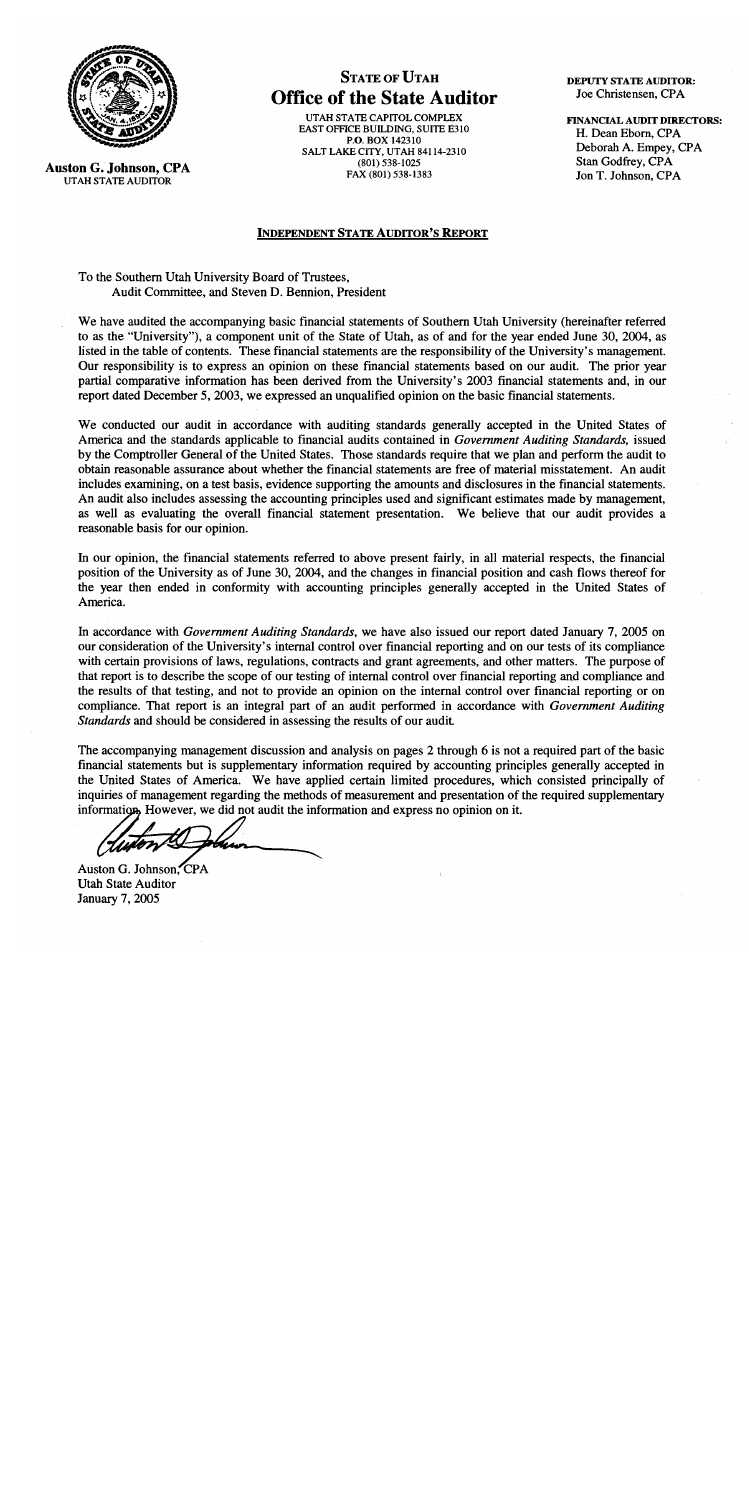#### **SOUTHERN UTAH UNIVERSITY MANAGEMENT DISCUSSION AND ANALYSIS For The Year Ended June 30, 2004**

#### **Introduction**

 The following discussion and analysis provides an overview of the financial position and activities of Southern Utah University (University) for the year ended June 30, 2004. This discussion was prepared by management and should be read in conjunction with the audited financial statements and the notes thereto, which follow this section.

 Through its 107-year history, the University has evolved from a teacher training school into its current role as a comprehensive, regional university. It serves the southern region of Utah and the contiguous counties of two states with undergraduate and graduate programs and applied technology training. People of the region look to the University for public education, outreach services, culture, sporting events, economic and business development, regional history, public affairs, and major academic specialties. The University enrolls approximately 6,000 undergraduate and graduate students.

#### **Financial**

 The annual report consists of three basic financial statements that provide information on the University as a whole: the Statement of Net Assets; the Statement of Revenues, Expenses, and Changes in Net Assets; and the Statement of Cash Flows. Each of these statements will be discussed.

 The University's financial statements include, as a blended component unit, the activity of the Southern Utah University Foundation (Foundation). The Foundation was established to provide support, promote, sponsor, and carry-out educational and related activities and objectives at the University. Separate unaudited financial statements of the Foundation can be obtained from the University.

#### **Statement of Net Assets**

The Statement of Net Assets is a list of the Assets and Liabilities of the University at June 30, with the difference being the Net Assets. The Net Assets are categorized as "Invested in Capital Assets", "Restricted" (Expendable or Nonexpendable), or "Unrestricted." Net Assets Invested in Capital Assets are the fixed assets of the University reduced by accompanying debt and accumulated depreciation. Restricted Nonexpendable Net Assets are endowment and similar funds that are held in perpetuity. Restricted Expendable Net Assets are subject to externally imposed restrictions governing their use. All other Net Assets are listed as Unrestricted.Below is a Condensed Statement of Net Assets as of June 30, 2004 and 2003.

| <b>Condensed Statement of Net Assets</b> |                      |                      |                   |           |  |  |  |  |  |
|------------------------------------------|----------------------|----------------------|-------------------|-----------|--|--|--|--|--|
|                                          | <b>June 30, 2004</b> | <b>June 30, 2003</b> | <b>Change</b>     | % Change  |  |  |  |  |  |
| <b>Assets</b>                            |                      |                      |                   |           |  |  |  |  |  |
| <b>Current Assets</b>                    | \$<br>15,650,798     | \$<br>21,119,175     | (5,468,377)<br>\$ | $-25.9\%$ |  |  |  |  |  |
| <b>Noncurrent Assets</b>                 |                      |                      |                   |           |  |  |  |  |  |
| <b>Capital Assets</b>                    | 102,721,850          | 89,959,201           | 12,762,649        | 14.2%     |  |  |  |  |  |
| <b>Other Noncurrent Assets</b>           | 17,861,873           | 21,362,093           | (3,500,220)       | $-16.4%$  |  |  |  |  |  |
| <b>Total Assets</b>                      | 136,234,521          | 132,440,469          | 3,794,052         | 2.9%      |  |  |  |  |  |
| <b>Liabilities</b>                       |                      |                      |                   |           |  |  |  |  |  |
| <b>Current Liabilities</b>               | 8,326,973            | 8,756,019            | (429,046)         | $-4.9\%$  |  |  |  |  |  |
| <b>Noncurrent Liabilities</b>            | 17, 127, 021         | 17,578,708           | (451, 687)        | $-2.6\%$  |  |  |  |  |  |
| <b>Total Liabilities</b>                 | 25.453.994           | 26,334,727           | (880, 733)        | $-3.3\%$  |  |  |  |  |  |
| <b>Net Assets</b>                        |                      |                      |                   |           |  |  |  |  |  |
| <b>Invested in Capital Assets</b>        | 86,800,422           | 82,631,632           | 4,168,790         | 5.0%      |  |  |  |  |  |
| <b>Restricted Nonexpendable</b>          | 4,996,939            | 4,267,319            | 729,620           | 17.1%     |  |  |  |  |  |
| Restricted Expendable                    | 8,681,594            | 9,846,538            | (1,164,944)       | $-11.8%$  |  |  |  |  |  |
| Unrestricted                             | 10,301,572           | 9,360,253            | 941,319           | 10.1%     |  |  |  |  |  |
| <b>Total Net Assets</b>                  | 110,780,527<br>\$.   | 106, 105, 742<br>S.  | 4,674,785         | 4.4%      |  |  |  |  |  |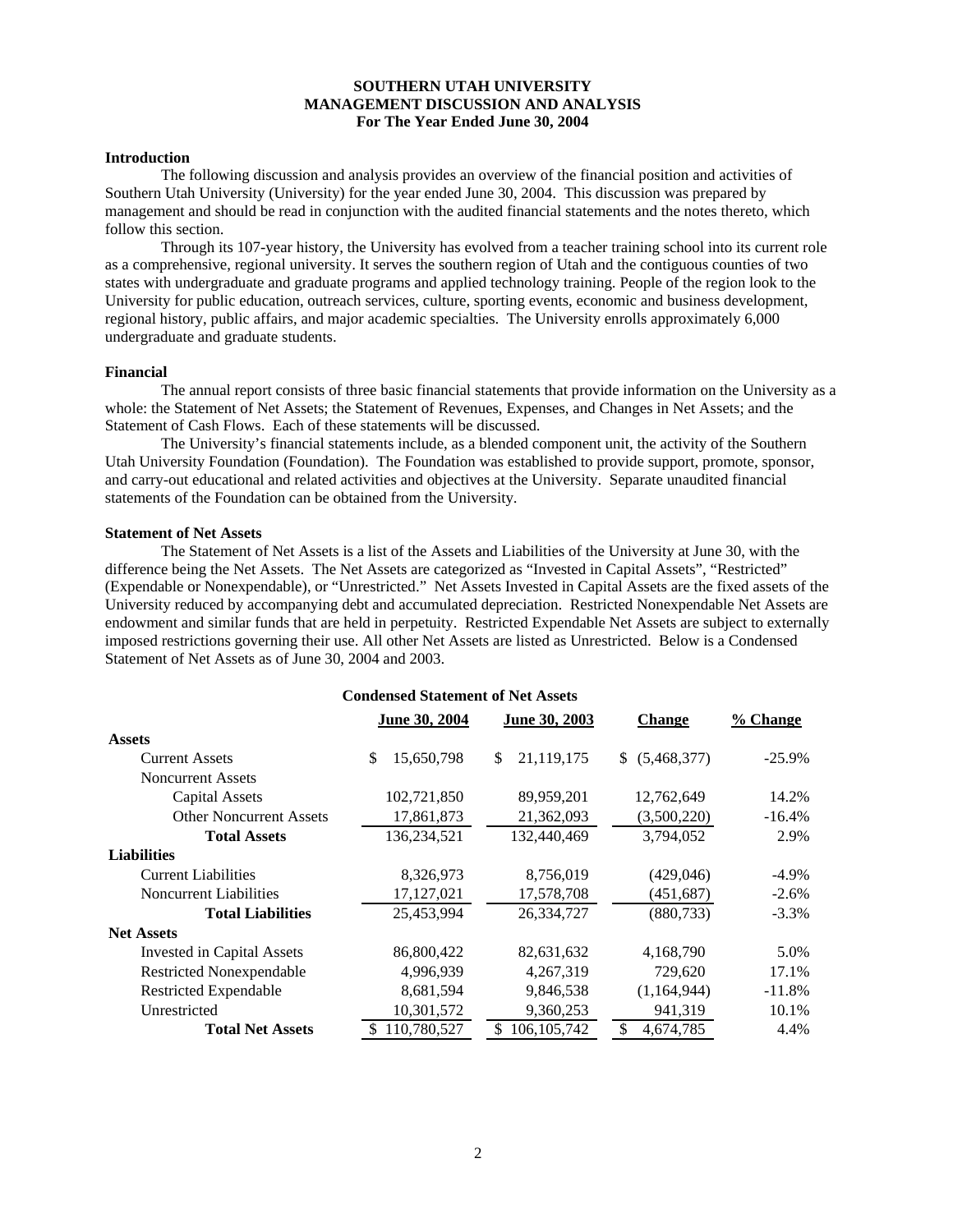#### **SOUTHERN UTAH UNIVERISTY MANAGEMENT DISCUSSION AND ANALYSIS For The Year Ended June 30, 2004 (continued)**

 The decrease in Current Assets was primarily due to a shift in mid-term (1 to 5 years) investments from funds invested in the Utah Public Treasurer's Investment Fund (PTIF), which is included as cash and cash equivalents on the financial statements, to investment in United States Government debt securities, included in Other Noncurrent Assets as Investments. This resulted from more competitive rates available on government securities. The addition of the Eccles Living and Learning Center and South Hall buildings as well as the Braithwaite building rehabilitation account for the significant increase in Capital Assets. The change in Noncurrent Assets is the result of payments made for the construction cost of the Eccles Living Learning Center from Restricted Cash and Cash Equivalents coupled with the corresponding increase related to the change in types of investments, as mentioned above in relation to Current Assets. New buildings account for the increase to Invested in Capital Assets. The increase in Restricted Nonexpendable Net Assets is the result of higher than anticipated investment earnings combined with a more conservative endowment spending policy resulting in endowment earnings being retained in the endowment corpus. Restricted Expendable Net Assets decreased due to the payment of construction cost for the Eccles Center. The increase in Unrestricted Net Assets can be attributed to the increases in non-capital gift receipts and investment income realized over the prior year.

#### **Statement of Revenues, Expenses, and Changes in Net Assets**

 The Statement of Revenues, Expenses, and Changes in Net Assets present the University's results of operations for the year ended June 30. Below is a Condensed Statement of Revenues, Expenses, and Changes in Net Assets as of June 30, 2004 and 2003.

|                                         | June 30, 2004<br>June 30, 2003 |                    | <b>Change</b>   | % Change |  |
|-----------------------------------------|--------------------------------|--------------------|-----------------|----------|--|
| <b>Operating Revenues</b>               |                                |                    |                 |          |  |
| Tuition and Fees                        | \$<br>11,577,912               | \$<br>10,176,365   | 1,401,547<br>\$ | 13.8%    |  |
| <b>Grants and Contracts</b>             | 12,892,745                     | 13,454,545         | (561,800)       | $-4.2%$  |  |
| Sales and Services                      | 10,317,750                     | 10,066,423         | 251,327         | 2.5%     |  |
| <b>Auxiliary Enterprises</b>            | 4,345,634                      | 4,493,940          | (148, 306)      | $-3.3%$  |  |
| Other                                   | 53,991                         | 54,632             | (641)           | $-1.2%$  |  |
| <b>Total Operating Revenues</b>         | 39,188,032                     | 38,245,905         | 942,127         | 2.5%     |  |
| <b>Operating Expenses</b>               | 71,584,605                     | 70,073,381         | 1,511,224       | 2.2%     |  |
| <b>Operating Loss</b>                   | (32, 396, 573)                 | (31,827,476)       | (569,097)       | 1.8%     |  |
| <b>Nonoperating Revenues (Expenses)</b> |                                |                    |                 |          |  |
| <b>State Appropriations</b>             | 27,115,975                     | 26,475,498         | 640,477         | 2.4%     |  |
| Gifts                                   | 3,239,167                      | 1,748,679          | 1,490,488       | 85.2%    |  |
| <b>Investment</b> Income                | 1,224,469                      | 428,213            | 796,256         | 185.9%   |  |
| <b>Other Nonoperating Revenues</b>      | 226,427                        | 248,369            | (21, 942)       | $-8.8%$  |  |
| <b>Interest Expense</b>                 | (457, 386)                     | (410, 607)         | (46, 779)       | 11.4%    |  |
| <b>Net Nonoperating Revenue</b>         | 31,348,652                     | 28,490,152         | 2,858,500       | 10.0%    |  |
| <b>Other Revenues</b>                   | 5,722,706                      | 1,749,048          | 3,973,658       | 227.2%   |  |
| <b>Net Increase (Decrease)</b>          |                                |                    |                 |          |  |
| in Net Assets                           | 4,674,785                      | (1,588,276)        | 6,263,061       | N/A      |  |
| <b>Net Assets - Beginning of Year</b>   | 106, 105, 742                  | 107,694,018        | (1,588,276)     | $-1.5%$  |  |
| <b>Net Assets - End of Year</b>         | \$110,780,527                  | 106, 105, 742<br>S | 4,674,785<br>S  | 4.4%     |  |

#### **Condensed Statement of Revenues, Expenses, and Changes in Net Assets**

 A significant increase in tuition rates while maintaining steady enrollment numbers resulted in the increase for Tuition and Fee revenue. All other Operating Revenues remained fairly stable for the current year. Non-capital gifts increased substantially during the year mainly due to a more positive economic environment and increased efforts by the University to raise funds for scholarships. The Shakespearean Festival and University Athletics also enjoyed excellent fund raising years contributing to the overall increase in Gift Revenue. Investment Income increased during the year with over \$500,000 of the increase represented by an increase in the market value of the University's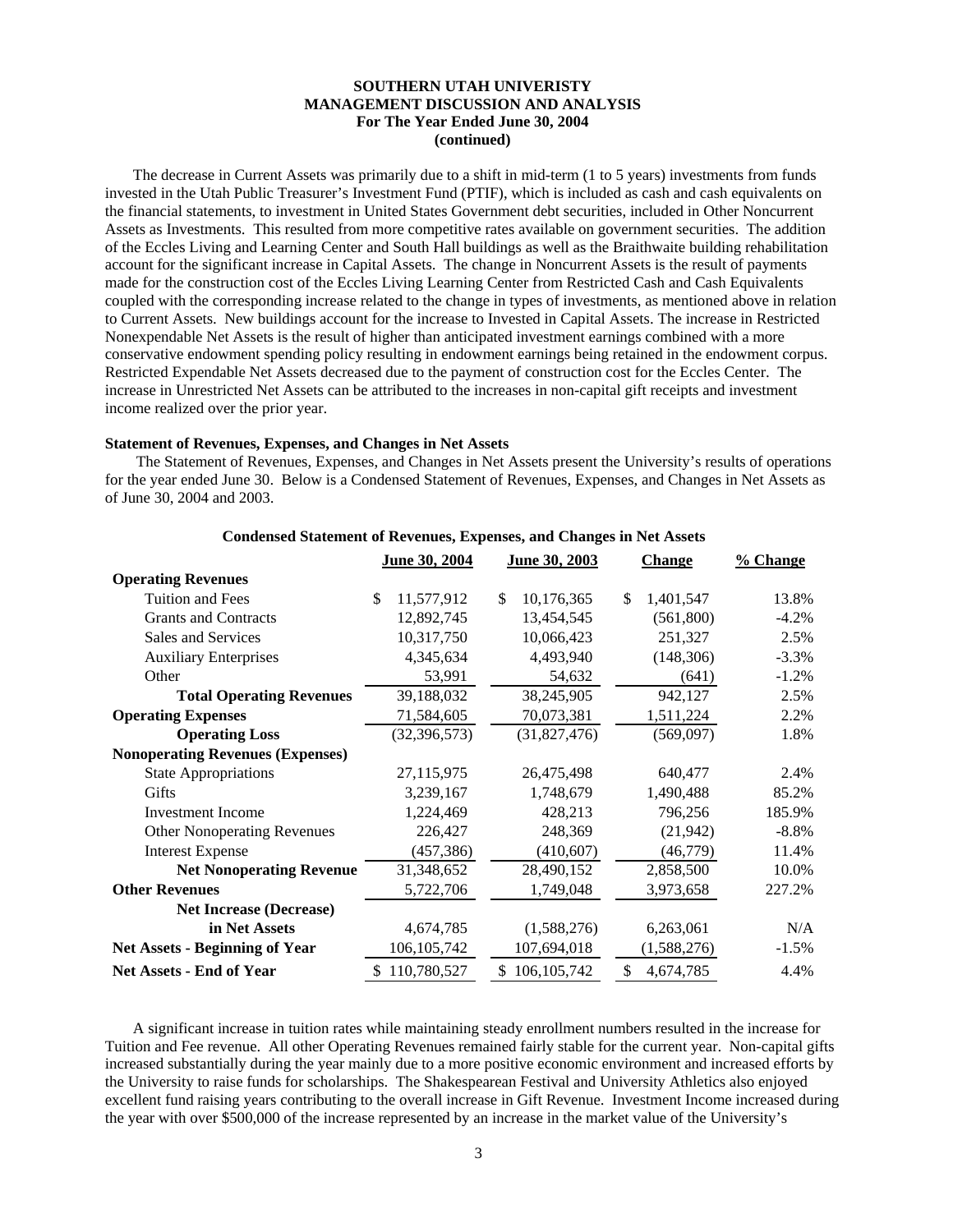#### **SOUTHERN UTAH UNIVERSITY MANAGEMENT DISCUSSION AND ANALYSIS For The Year Ended June 30, 2004 (continued)**

investments.

 The following graph illustrates all funding sources, except Capital Appropriations and Capital Grants and Gifts, of the University for the year ended June 30, 2004:



 Compensation, including benefits, continues to be the significant area of financial pressure for the University as that category increased by only 3% from the prior year due to benefit cost increases. Utilities expenses increased by 21.4 % as usage remained relatively constant but rates increased over last year. Repair and Maintenance expense decreased 27.8% over the prior year. Individual and significant maintenance project differences between the two years are not readily identifiable. The decrease simply appears to be the result of a larger number of smaller maintenance type projects undertaken during 2002-03 as compared with 2003-04.

 The following graphs illustrate expenses of the University by natural classification as a percentage of total expense for the year ended June 30, 2004:

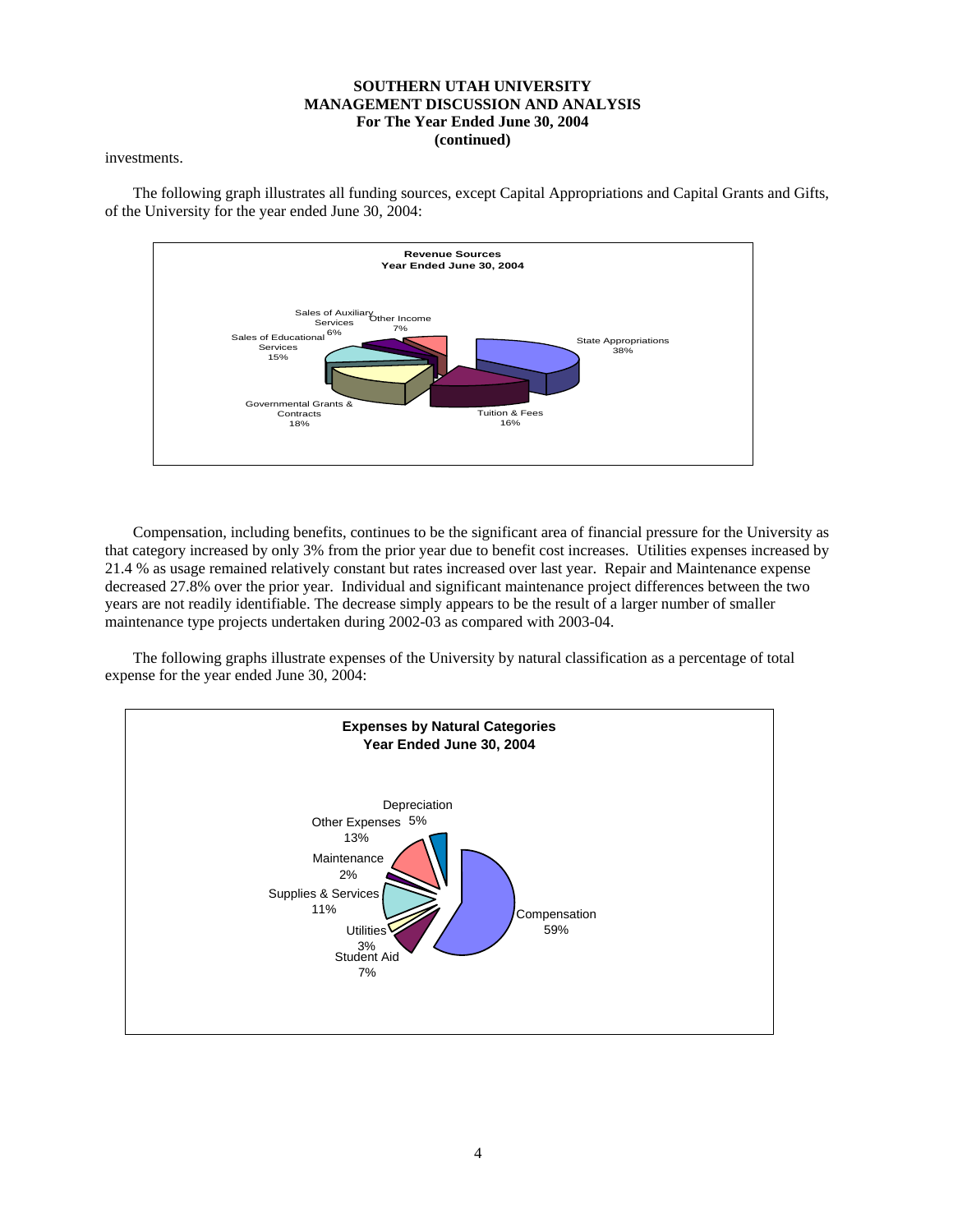#### **SOUTHERN UTAH UNIVERISTY MANAGEMENT DISCUSSION AND ANALYSIS For The Year Ended June 30, 2004 (continued)**

 A comparative summary of the University's operating expenses by functional classification for the years ended June 30, 2004 and 2003 is included below:

#### **Expenses by Functional Classification**

|                                    | June 30, 2004   | June 30, 2003    |
|------------------------------------|-----------------|------------------|
| Instruction                        | 19,500,864<br>S | 19,188,968<br>\$ |
| <b>Public Service</b>              | 11,687,308      | 11,739,682       |
| Academic Support                   | 3,426,077       | 3,975,852        |
| <b>Student Services</b>            | 6,477,576       | 6,344,243        |
| <b>Institutional Support</b>       | 8,387,775       | 7,110,306        |
| Operation and Maintenance of Plant | 7,252,318       | 6,223,293        |
| Student Aid                        | 5,377,106       | 5,345,201        |
| <b>Auxiliary Enterprises</b>       | 5,584,719       | 6,113,149        |
| Depreciation                       | 3,890,862       | 4,032,687        |
| <b>Total Operating Expenses</b>    | 71,584,605      | 70,073,381       |

#### **Statement of Cash Flows**

 The Statement of Cash Flows provides an additional perspective on the University's financial results for the fiscal year. It identifies sources and uses of cash by broad categories of activity.

#### **Condensed Statement of Cash Flows**

|                                     | June 30, 2004  | June 30, 2003       | <b>Change</b>  |
|-------------------------------------|----------------|---------------------|----------------|
| Cash Provided (Used) by:            |                |                     |                |
| <b>Operating Activities</b>         | (28, 491, 576) | (26, 497, 412)<br>S | \$(1,994,164)  |
| Noncapital Financing Activities     | 29,619,920     | 28,636,834          | 983,086        |
| <b>Capital Financing Activities</b> | (11, 133, 942) | 7,505,513           | (18, 639, 455) |
| <b>Investing Activities</b>         | (3,709,700)    | 2,321,392           | (6,031,092)    |
| Net Increase (Decrease)             |                |                     |                |
| in Cash                             | (13,715,298)   | 11,966,327          | (25,681,625)   |
| Cash - Beginning of Year            | 28,991,459     | 17,025,132          | 11,966,327     |
| Cash - End of Year                  | 15,276,161     | 28,991,459          | \$(13,715,298) |

 The major changes in cash and cash equivalents for the University resulted from the completion of the Eccles Living and Learning Center, South Hall and the Braithwaite Building rehabilitation (Capital Financing Activities) and from the purchase of U.S. Government Securities investments during the year (Investing Activities).

#### **Economic Factors that May Affect the Future**

 The economy of the nation shows improvement and the State of Utah is experiencing healthy economic activity. This lends itself to an optimistic outlook for improved legislative support for higher education.

 Our increased effort in student recruitment and retention is showing strong results in the highest percentage enrollment increase of public institutions in Utah. Being named in Consumer Digest's top ten institutions in the nation for quality and value certainly has helped this effort.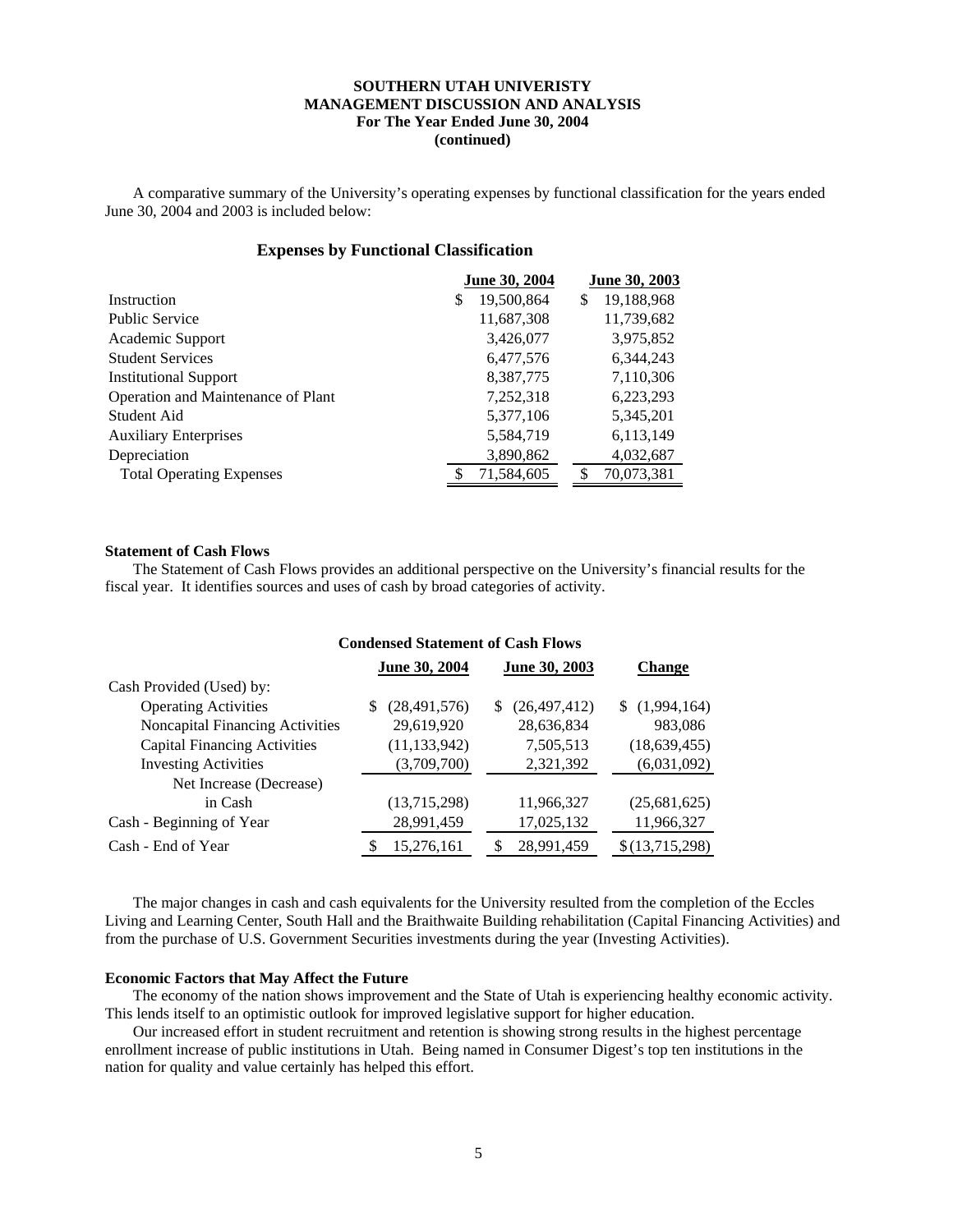#### **SOUTHERN UTAH UNIVERSITY MANAGEMENT DISCUSSION AND ANALYSIS For The Year Ended June 30, 2004 (continued)**

#### **Summary**

 The accompanying financial statements, including the footnotes, indicate the University is on sound financial footing. Current and noncurrent assets greatly exceed current and noncurrent liabilities respectively. Existing revenue sources should continue to support the current operating level of the University, while expansion will be contingent upon additional enrollments, state support, corporate giving, private gifts, and grant funding levels.

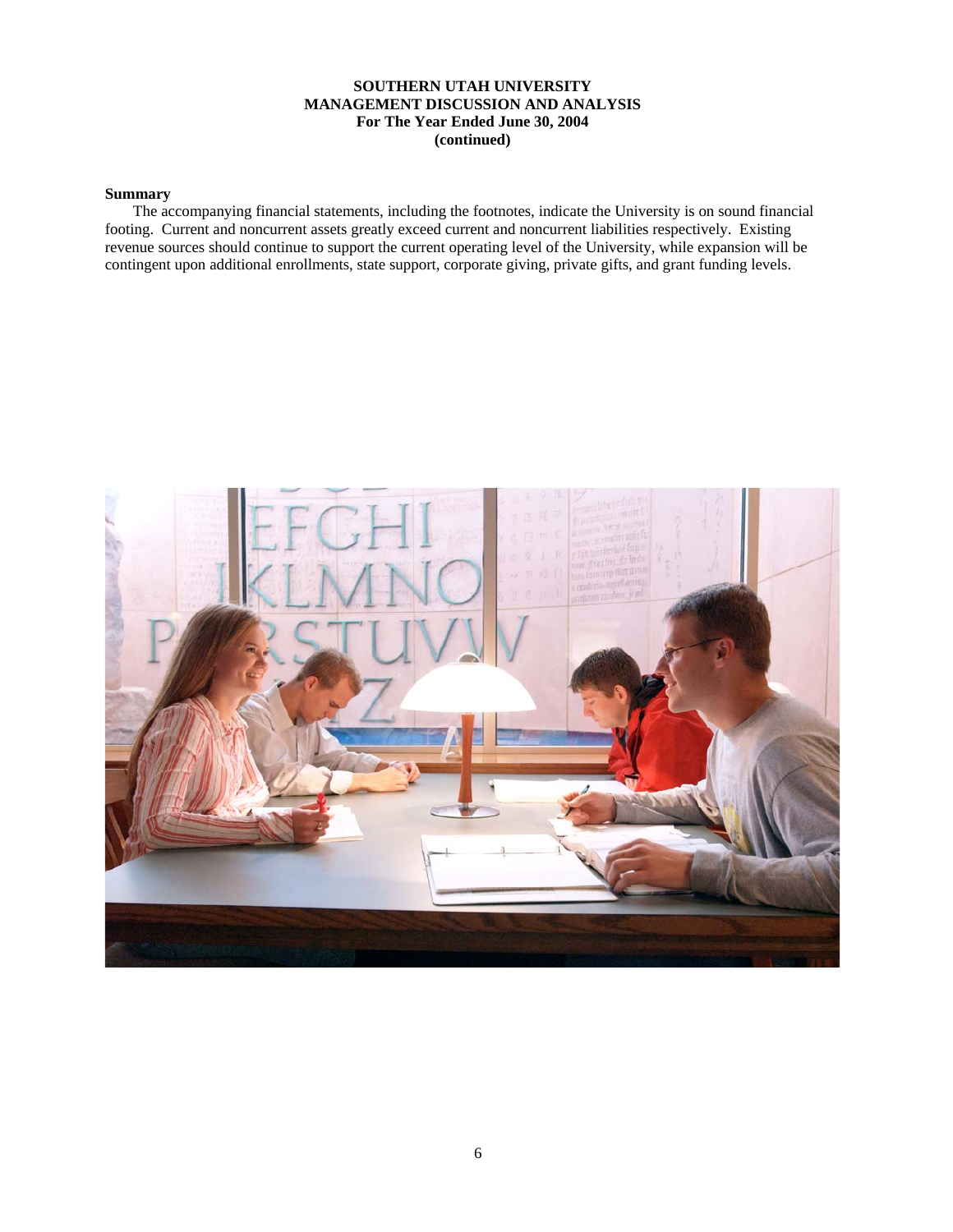#### STATEMENT OF NET ASSETS

As of June 30, 2004

|                                                          |                   | <b>Comparative Only</b> |
|----------------------------------------------------------|-------------------|-------------------------|
| <b>ASSETS</b>                                            | 2004              | 2003                    |
| <b>Current Assets:</b>                                   |                   |                         |
| Cash and Cash Equivalents (Note B)                       | \$<br>9,626,298   | \$<br>14,914,211        |
| Short-term Investments (Note B)                          | 115,823           | 114,014                 |
| Accounts, Interest and Pledges Receivable (Note C)       | 1,547,494         | 1,692,885               |
| Loans Receivable, Net (Note D)                           | 495,529           | 450,641                 |
| Inventories (Note E)                                     | 1,109,933         | 1,007,741               |
| Prepaid Expenses (Note F)                                | 2,755,721         | 2,939,683               |
| <b>Total Current Assets</b>                              | 15,650,798        | 21,119,175              |
|                                                          |                   |                         |
| Noncurrent Assets:                                       |                   |                         |
| Restricted Cash and Cash Equivalents (Note B)            | 5,649,863         | 14,077,248              |
| Investments (Note B)                                     | 9,968,848         | 5,072,421               |
| Loans Receivable, Net (Note D)                           | 1,973,662         | 1,942,924               |
| <b>Real Estate</b>                                       | 269,500           | 269,500                 |
| Capital Assets, Net of Accumulated Depreciation (Note G) | 102,721,850       | 89,959,201              |
| <b>Total Noncurrent Assets</b>                           | 120,583,723       | 111,321,294             |
| <b>Total Assets</b>                                      | 136,234,521       | 132,440,469             |
| <b>LIABILITIES</b>                                       |                   |                         |
| <b>Current Liabilities:</b>                              |                   |                         |
| Accounts and Interest payable (Note H)                   | 990,946           | 1,167,248               |
| Due to Division of Facility Construction and Management  | 1,001,453         |                         |
| Payroll and Withholding Taxes Payable                    | 506,999           | 929,614                 |
| Compensated Absences & Termination Benefits (Note I)     | 1,133,984         | 1,128,444               |
| Deposits and Other Liabilities                           | 244,146           | 214,722                 |
| Deferred Revenues (Note F)                               | 3,451,654         | 3,931,324               |
| Bonds and Contracts Payable (Notes I & J)                | 997,791           | 1,384,667               |
| <b>Total Current Liabilities</b>                         | 8,326,973         | 8,756,019               |
| Noncurrent Liabilities:                                  |                   |                         |
| Compensated Absences & Termination Benefits (Note I)     | 1,298,152         | 1,193,428               |
| Bonds and Contracts Payable (Notes I & J)                | 15,828,869        | 16,385,280              |
| <b>Total Noncurrent Liabilities</b>                      | 17,127,021        | 17,578,708              |
| <b>Total Liabilities</b>                                 | 25,453,994        | 26,334,727              |
| <b>NET ASSETS</b>                                        |                   |                         |
| Invested in Capital Assets Net of Related Debt           | 86,800,422        | 82,631,632              |
| Restricted:<br>Nonexpendable - Scholarships              | 4,406,485         | 3,706,179               |
| Nonexpendable - Other                                    | 590,454           | 561,140                 |
| Expendable                                               |                   |                         |
| Scholarships                                             | 3,100,923         | 3,311,079               |
| <b>Capital Projects</b>                                  | 1,697,980         | 2,634,294               |
| Loans                                                    | 2,647,603         | 2,601,052               |
| Other                                                    | 1,235,088         | 1,300,113               |
| Unrestricted                                             | 10,301,572        | 9,360,253               |
| <b>Total Net Assets</b>                                  | 110,780,527<br>\$ | \$<br>106,105,742       |

The accompanying notes are an integral part of these financial statements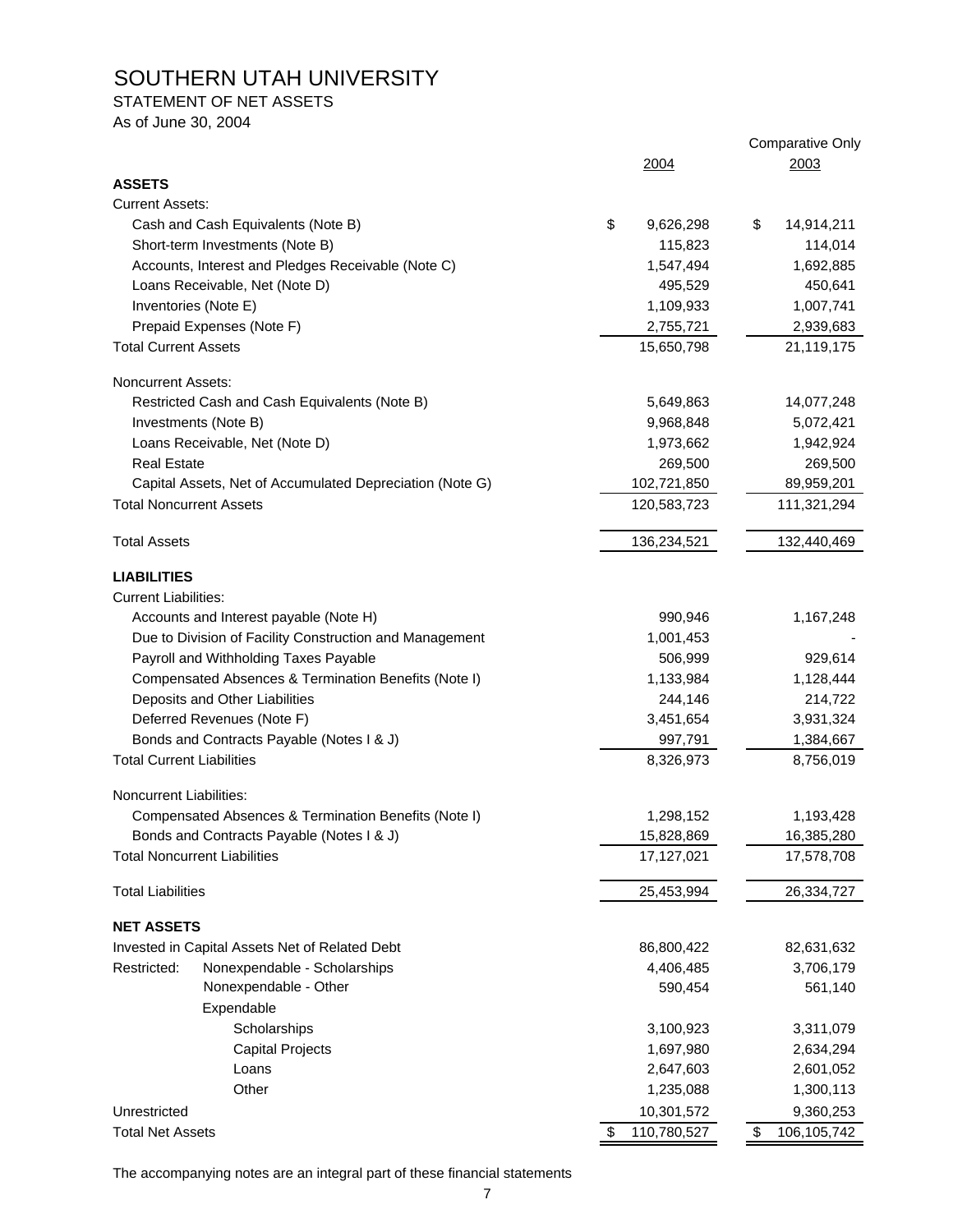STATEMENT OF REVENUES, EXPENSES, AND CHANGES IN NET ASSETS

For The Year Ended June 30, 2004

|                                                                                  |                   | <b>Comparative Only</b> |
|----------------------------------------------------------------------------------|-------------------|-------------------------|
|                                                                                  | <u>2004</u>       | 2003                    |
| <b>Operating Revenues:</b>                                                       |                   |                         |
| Student Tuition and Fees (Note K)                                                | \$<br>11,577,912  | \$<br>10,176,365        |
| (net of scholarship allowances of \$5,601,358 for 2004 and \$4,633,155 for 2003) |                   |                         |
| Governmental Grants and Contracts                                                | 12,892,745        | 13,454,545              |
| Sales and Services of Educational Activities                                     | 10,317,750        | 10,066,423              |
| Sales and Services of Auxiliary Enterprises (Note K)                             | 4,345,634         | 4,493,940               |
| (net of scholarship allowances of \$262,956 for 2004 and \$260,075 for 2003)     |                   |                         |
| Interest Income on Student Loans                                                 | 53,991            | 54,632                  |
| <b>Total Operating Revenues</b>                                                  | 39,188,032        | 38,245,905              |
| <b>Operating Expenses:</b>                                                       |                   |                         |
| <b>Salaries</b>                                                                  | 30,404,025        | 29,815,803              |
| <b>Benefits</b>                                                                  | 12,016,616        | 11,323,098              |
| Depreciation                                                                     | 3,890,862         | 4,032,687               |
| Repairs and Maintenance                                                          | 1,204,823         | 1,668,172               |
| Services and Supplies                                                            | 8,077,978         | 7,655,608               |
| <b>Student Aid</b>                                                               | 5,377,107         | 5,345,201               |
| Utilities                                                                        | 1,806,836         | 1,487,970               |
| <b>Other Operating Expenses</b>                                                  | 8,806,358         | 8,744,842               |
| <b>Total Operating Expenses</b>                                                  | 71,584,605        | 70,073,381              |
| Operating Income (Loss)                                                          | (32, 396, 573)    | (31, 827, 476)          |
| <b>Nonoperating Revenues (Expenses)</b>                                          |                   |                         |
| Government Appropriations - State                                                | 27,115,975        | 26,475,498              |
| <b>Private Gifts and Grants</b>                                                  | 3,239,167         | 1,748,679               |
| Investment Income                                                                | 1,224,469         | 428,213                 |
| Other Nonoperating Revenue (Note K)                                              | 226,427           | 248,369                 |
| Interest on Indebtedness                                                         | (457, 386)        | (410, 607)              |
| Net Nonoperating Revenue                                                         | 31,348,652        | 28,490,152              |
| Income (Loss) Before Other Revenue                                               | (1,047,921)       | (3,337,324)             |
| <b>Other Revenue</b>                                                             |                   |                         |
| <b>Capital Appropriations</b>                                                    | 5,487,184         | 859,045                 |
| <b>Capital Grants &amp; Gifts</b>                                                | 79,804            | 640,127                 |
| <b>Additions to Permanent Endowments</b>                                         | 155,718           | 249,876                 |
| <b>Total Other Revenue</b>                                                       | 5,722,706         | 1,749,048               |
| Increase (Decrease) in Net Assets                                                | 4,674,785         | (1,588,276)             |
| Net Assets - Beginning of Year                                                   | 106,105,742       | 107,694,018             |
| Net Assets - End of Year                                                         | \$<br>110,780,527 | \$<br>106,105,742       |
|                                                                                  |                   |                         |

The accompanying notes are an integral part of these finanacial statements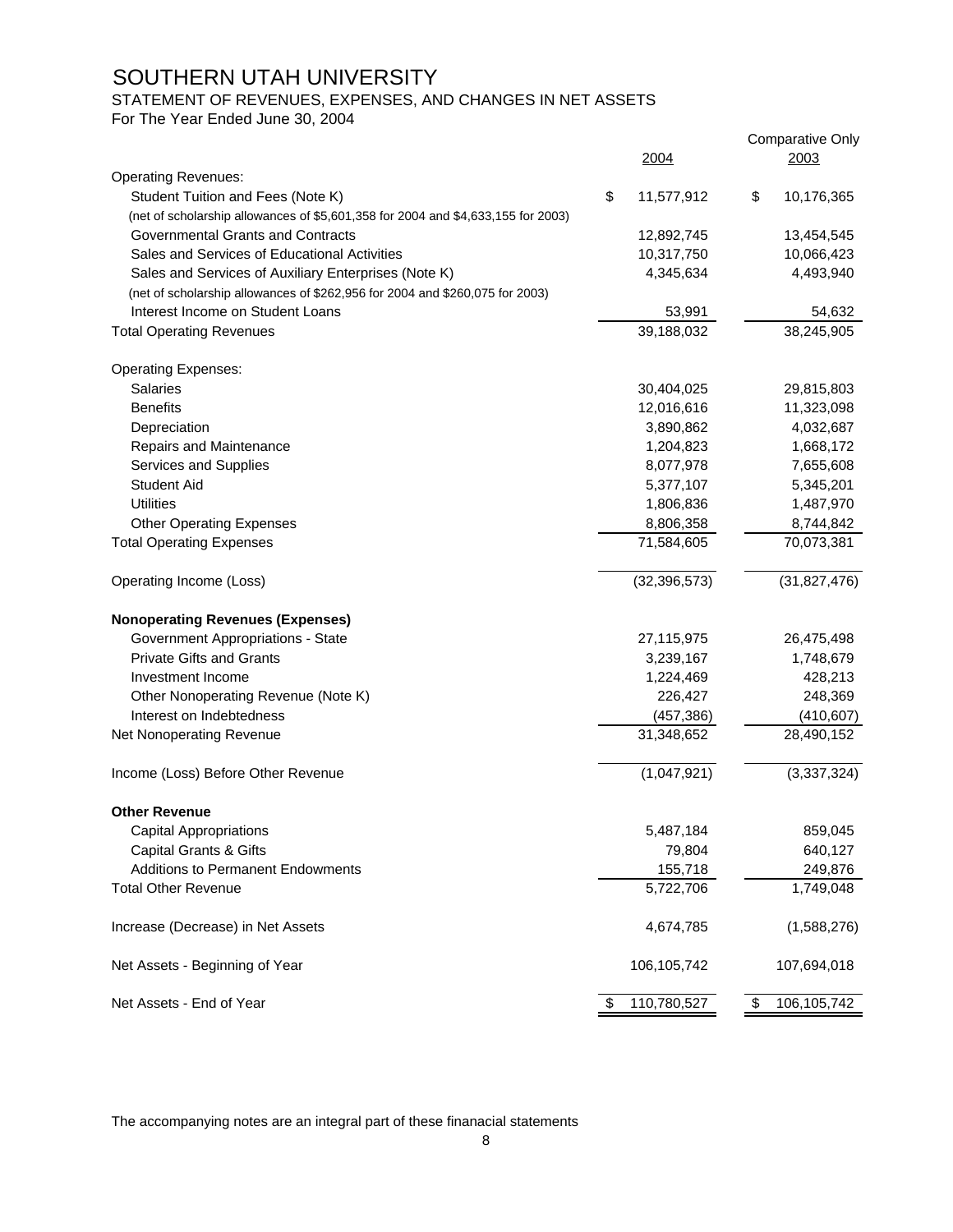STATEMENT OF CASH FLOWS

For the Year Ended June 30, 2004

|                                                             |                  | <b>Comparative Only</b> |
|-------------------------------------------------------------|------------------|-------------------------|
|                                                             | 2004             | 2003                    |
| <b>CASH FLOWS FROM OPERATING ACTIVITIES</b>                 |                  |                         |
| <b>Tuition and Fees</b>                                     | \$<br>11,580,388 | \$<br>10,244,441        |
| Receipts from Grants/Contracts                              | 12,951,798       | 13,194,449              |
| Receipts from Auxiliary and Educational Services            | 14,179,231       | 14,169,888              |
| Collection of Loans to Students and Employees               | 361,269          | 360,494                 |
| Loans Issued to Students and Employees                      | (474, 552)       | (449, 855)              |
| Payments for Employee Services and Benefits                 | (42,803,897)     | (40, 418, 171)          |
| Payments to Suppliers                                       | (18,908,706)     | (18, 253, 457)          |
| Payments for Student Financial Aid                          | (5,377,107)      | (5,345,201)             |
| Net Cash Provided (Used) by Operating Activities            | (28, 491, 576)   | (26, 497, 412)          |
| <b>CASH FLOWS FROM NONCAPITAL FINANCING ACTIVITIES</b>      |                  |                         |
| <b>State Appropriations</b>                                 | 26,295,238       | 26,525,498              |
| Gifts/Grants for Other Than Capital Purposes                | 3,113,297        | 1,622,171               |
| Receipts for Permanent Endowments                           | 155,718          | 249,876                 |
| <b>Other Nonoperating Revenue</b>                           | 67,926           | 201,921                 |
| <b>Agency Account Receipts</b>                              | 530,629          | 530,506                 |
| <b>Agency Account Payments</b>                              | (542, 888)       | (493, 138)              |
| Net Cash Provided (Used) by Noncapital Financing Activities | 29,619,920       | 28,636,834              |
|                                                             |                  |                         |
| <b>CASH FLOWS FROM CAPITAL FINANCING ACTIVITIES</b>         |                  |                         |
| Receipts from Capital Grants/Gifts                          | 79,804           | 1,573,792               |
| Proceeds from Sale of Capital Assets                        | 158,501          | 46,448                  |
| Proceeds from Capital Debt                                  | 188,722          | 10,395,982              |
| <b>Purchases of Capital Assets</b>                          | (9,991,129)      | (1,594,587)             |
| Principal Paid on Capital Debt/Leases                       | (1, 112, 454)    | (2,505,515)             |
| Interest Paid on Capital Debt/Leases                        | (457, 386)       | (410, 607)              |
| Net Cash Provided (Used) by Capital Financing Activities    | (11, 133, 942)   | 7,505,513               |
| <b>CASH FLOWS FROM INVESTING ACTIVITIES</b>                 |                  |                         |
| Proceeds from Sale/Maturity of Investments                  | 871,178          | 3,713,075               |
| Receipt of Interest/Dividends from Investments              | 631,824          | 708,317                 |
| Purchase of Investments                                     | (5,212,702)      | (2,100,000)             |
| Net Cash Provided (Used) by Investing Activities            | (3,709,700)      | 2,321,392               |
|                                                             |                  |                         |
| Net Increase (Decrease) in Cash                             | (13,715,298)     | 11,966,327              |
| Cash & Cash Equivalents--Beginning of Year                  | 28,991,459       | 17,025,132              |
| Cash & Cash Equivalents--End of Year                        | \$<br>15,276,161 | \$<br>28,991,459        |

The accompanying notes are an integral part of these financial statements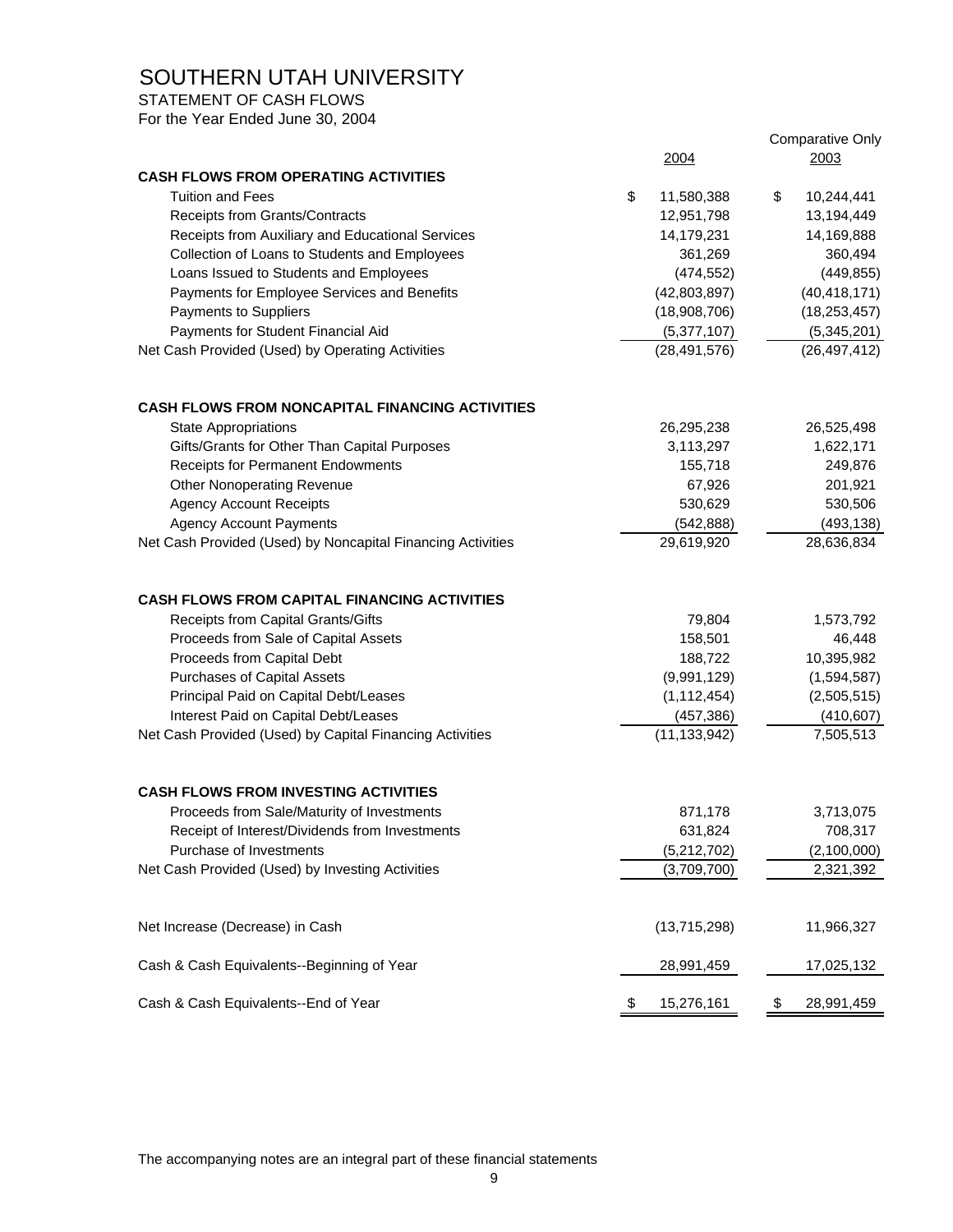STATEMENT OF CASH FLOWS

For the Year Ended June 30, 2004 (continued)

| Reconciliation of Net Operating Income (Loss) to Net Cash<br><b>Provided (Used) by Operating Activities</b> | 2004                 | <b>Comparative Only</b><br>2003 |
|-------------------------------------------------------------------------------------------------------------|----------------------|---------------------------------|
| Operating Income (Loss)                                                                                     | \$<br>(32, 396, 573) | \$<br>(31,827,476)              |
| Adjustments to Reconcile Net Operating Income (Loss)                                                        |                      |                                 |
| to Net Cash Provided (Used) by Operating Activities:                                                        |                      |                                 |
| <b>Depreciation Expense</b>                                                                                 | 3,890,862            | 4,032,687                       |
| Repair and Maintenance Expense paid by Division of                                                          |                      |                                 |
| <b>Facility Construction and Management</b>                                                                 | 820,737              | 666,394                         |
| Changes in Assets and Liabilities:                                                                          |                      |                                 |
| Receivables (Net)                                                                                           | 318,223              | (347, 528)                      |
| Student Loans Receivable                                                                                    | (75, 626)            | (4,353)                         |
| Inventories                                                                                                 | (78, 192)            | (79, 268)                       |
| <b>Prepaid Expenses</b>                                                                                     | 183,962              | (6,011)                         |
| <b>Accounts Payable</b>                                                                                     | (404, 631)           | 509,287                         |
| <b>Accrued Liabilities</b>                                                                                  | 41,683               | (14, 620)                       |
| <b>Accrued Payroll</b>                                                                                      | (422, 615)           | 736,400                         |
| <b>Deferred Revenues</b>                                                                                    | (479, 670)           | (131, 855)                      |
| <b>Compensated Absences</b>                                                                                 | 110,264              | (31,069)                        |
| Net Cash Provided (Used) by Operating Activities                                                            | (28,491,576)         | \$<br>(26, 497, 412)            |

#### **Noncash Investing, Noncapital Financing, and Capital Related Financing Transactions**

| Change in Fair Value of Investments Recognized as                                    |                 |                  |
|--------------------------------------------------------------------------------------|-----------------|------------------|
| Investment Income                                                                    | \$<br>556,712   | \$<br>(253, 800) |
| Donation of Investment Securities                                                    | 211,204         | 65,359           |
| Donation of Westward America, Deluxe and Collector Editions                          | 24,000          |                  |
| Donation of Howard R. Driggs Library                                                 | 20,947          |                  |
| Donation of Steinway Concert Grand and Mason & Hamlin Pianos                         |                 | 100,751          |
| Donation of Land (4 residential lots, undeveloped and raw land)                      |                 | 98,100           |
| Division of Facility Construction and Management Projects                            | 5,487,184       | 859,045          |
|                                                                                      |                 |                  |
| Reconciliation of Cash and Cash Equivalents to the Statement of<br><b>Net Assets</b> |                 |                  |
| Cash and Cash Equivalents Classified as Current Assets                               | \$<br>9,626,298 | \$<br>14,914,211 |
| Cash and Cash Equivalents Classified as Noncurrent Assets                            | 5,649,863       | 14,077,248       |
| Total Cash and Cash Equivalents                                                      | 15,276,161      | \$<br>28,991,459 |

The accompanying notes are an integral part of these financial statements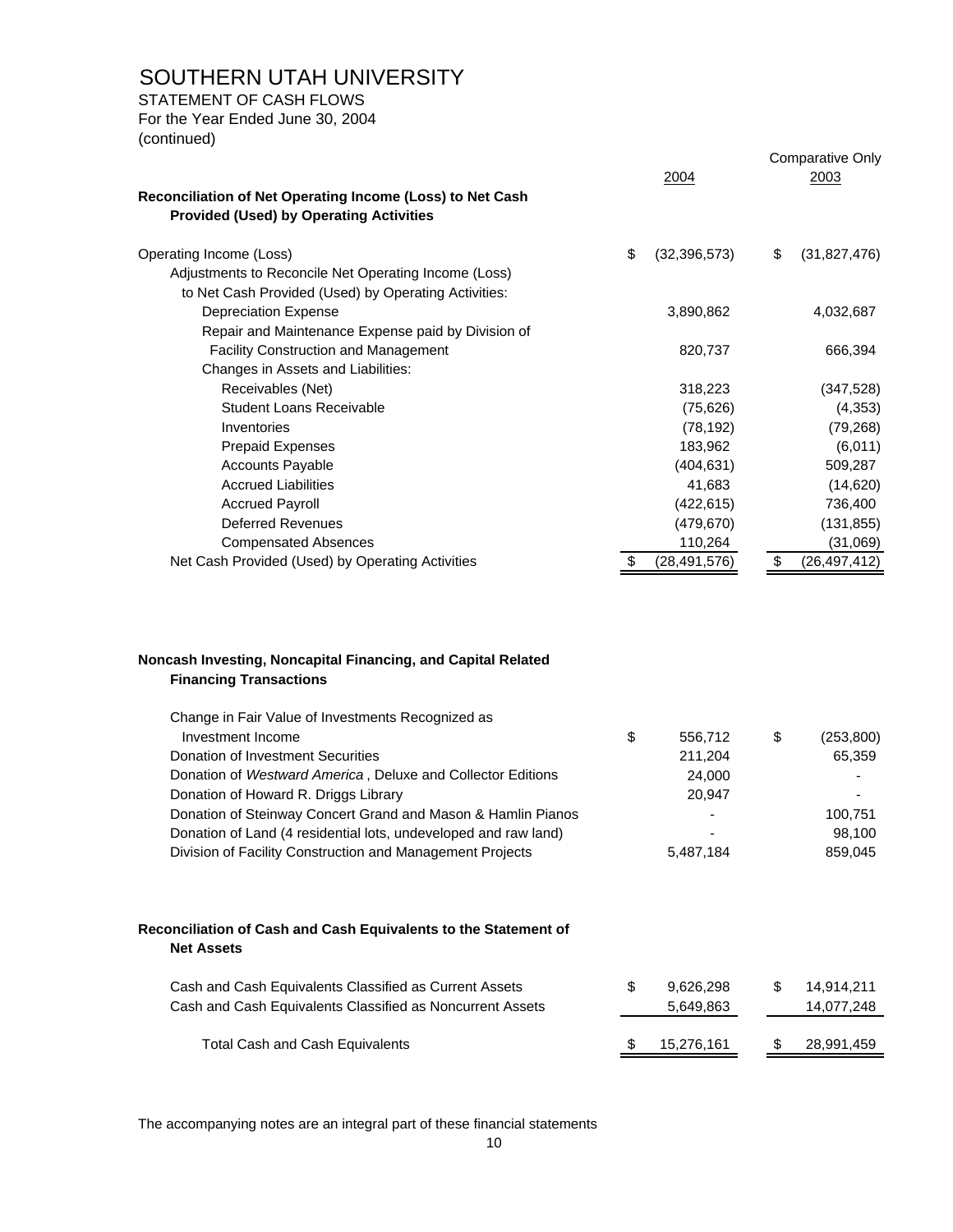#### **Note A. Summary of Significant Accounting Policies**

 The significant accounting policies followed by the University are described below to enhance the usefulness of the financial statements to the reader.

#### **Reporting Entity**

 The University is a component unit of the State of Utah as defined by Governmental Accounting Standards Board (GASB) Statement No. 14, *The Financial Reporting Entity.* The financial activity of the University is included in the State's Comprehensive Annual Financial Report as a non-major discrete component unit.

 The University's financial statements include the accounts of the University, all auxiliary enterprises and other restricted and unrestricted funds of the University, and the Southern Utah University Foundation (the Foundation). The Foundation, a non-profit organization, was incorporated under Utah law in 1996. The Foundation was established to provide support for the University, its students and faculty, and to promote, sponsor, and carry-out educational, scientific, charitable, and related activities and objectives at the University. The University has a controlling number of positions on the Board of Directors of the Foundation.

 The Foundation is included in the financial statements of the University as a blended component unit. A blended component unit is an entity which is legally separate from the University but which is so intertwined with the University that it is, in substance, the same as the University. Separate unaudited financial statements of the Foundation can be obtained from the University.

 In preparing the financial statements, all significant transactions and balances between the University and the Foundation are eliminated.

#### **Financial Statement Presentation**

 In June 1999, GASB issued Statement No. 34, *Basic Financial Statements and Management's Discussion and Analysis for State and Local Governments*. This was followed in November 1999 by GASB Statement No. 35, *Basic Financial Statements and Management's Discussion and Analysis for Public Colleges and Universities*. The State of Utah has implemented GASB No. 34 for the year ended June 30, 2002. As a component unit of the State of Utah, the University is also required to adopt GASB No. 34 and No. 35. The financial statement presentation required by GASB No. 34 and No. 35 provides a comprehensive, entity-wide perspective of the University's assets, liabilities, net assets, revenues, expenses, changes in net assets, and cash flows replacing the fund-group perspective previously required.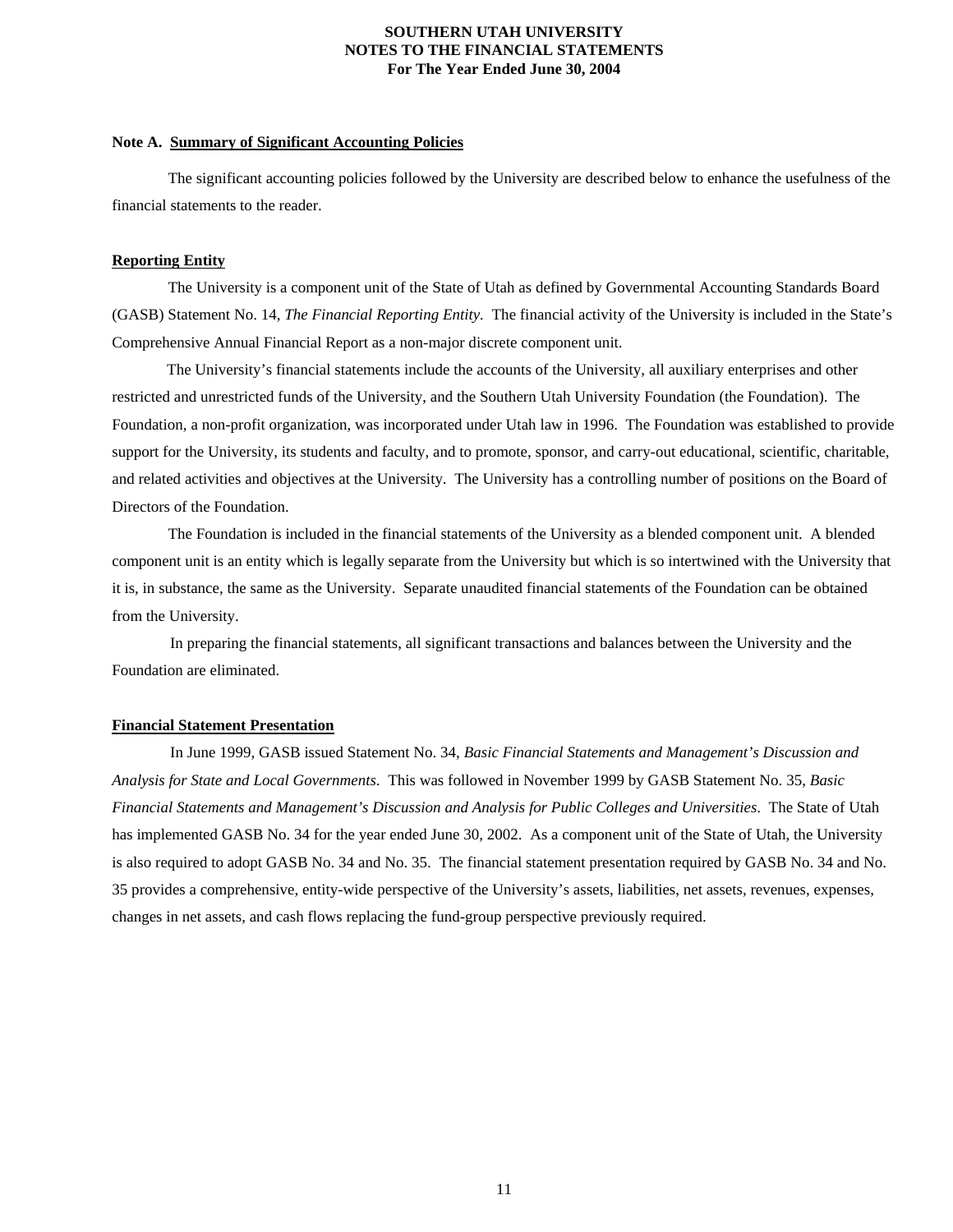#### **Basis of Accounting**

 Under the provisions of the GASB standards, the University is permitted to report as a special-purpose government engaged in business-type activities (BTA). BTA reporting requires the University to present only the basic financial statements and required supplementary information (RSI) for an enterprise fund. This includes a Management's Discussion and Analysis, a Statement of Net Assets or Balance Sheet, a Statement of Revenues, Expenses, and Changes in Net Assets, a Statement of Cash Flows, notes to the financial statements, and other applicable RSI. The required basic financial statements described above are prepared using the economic resources measurement focus and the accrual basis of accounting.

 In accordance with GASB Statement No. 20, the University is required to follow all applicable GASB pronouncements. In addition, the University should apply all applicable Financial Accounting Standards Board (FASB) Statements and Interpretations, Accounting Principles Board (APB) Opinions and Accounting Research Bulletins of the Committee on Accounting Procedures issued on or before November 30, 1989, unless those pronouncements conflict with or contradict GASB pronouncements. The University has elected to not apply FASB pronouncements issued after November 30, 1989.

#### **Cash Equivalents**

 The University considers all highly liquid investments with an original maturity of three months or less to be cash equivalents. Funds invested through the Utah Public Treasurers' Investment Fund are also considered cash equivalents.

#### **Investments**

 The University accounts for its investments at fair value in accordance with GASB Statement No. 31, *Accounting and Financial Reporting for Certain Investments and for External Investment Pools*. Changes in unrealized gains (losses) on the carrying value of investments are reported as a component of investment income in the Statement of Revenues, Expenses, and Changes in Net Assets.

#### **Accounts Receivable**

 Accounts receivable consist of tuition and fee charges to students and auxiliary enterprise services provided to students, faculty and staff. Accounts receivable also include amounts due from Federal government, state, and local governments, or private sources in connection with reimbursement of allowable expenditures made pursuant to the University's grants and contracts. Uncollectible amounts on accounts receivable are considered minor and therefore, no allowance is recorded.

#### **Inventories**

Inventories are carried at the lower of cost or market on the first-in, first-out ("FIFO") method.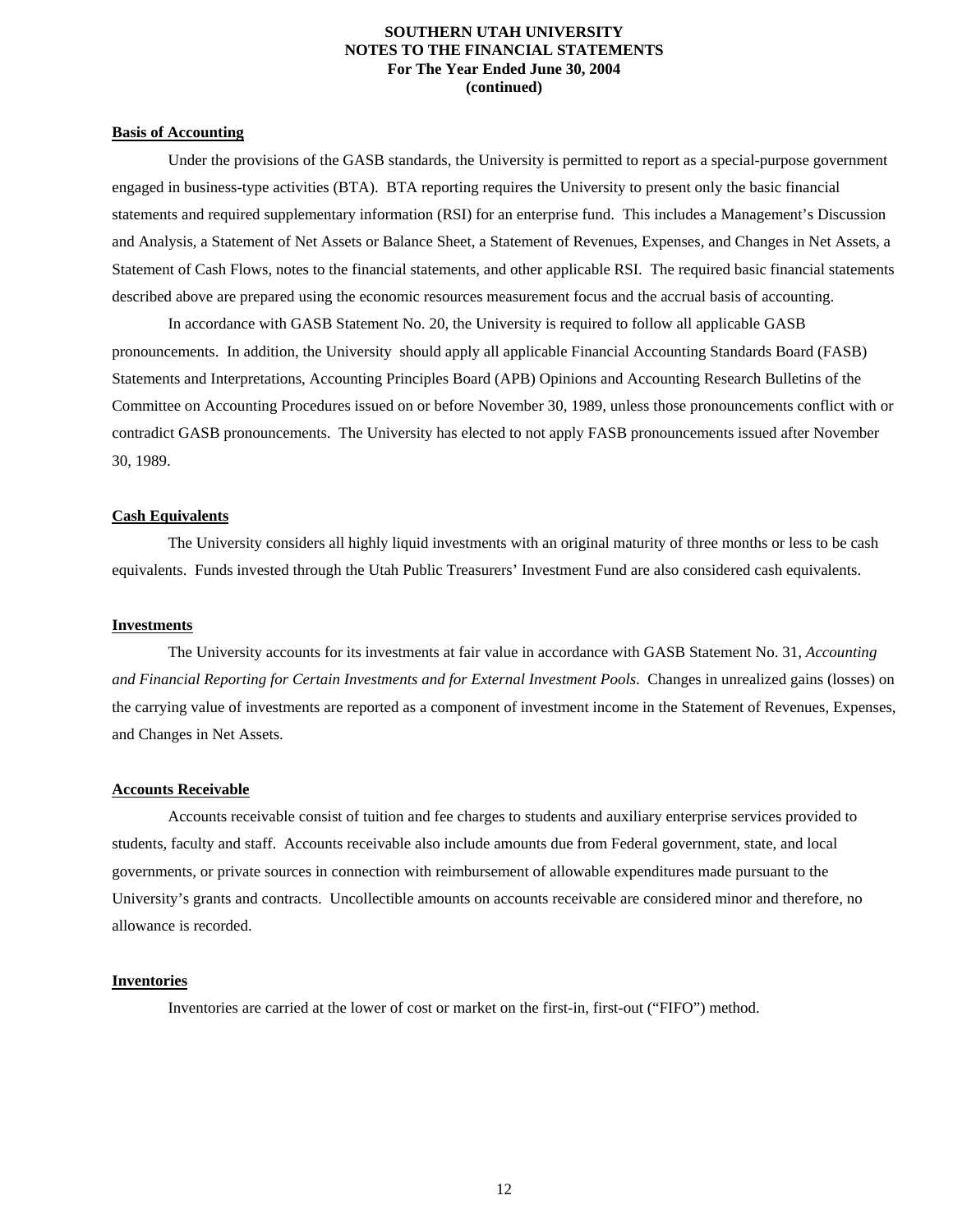#### **Restricted Cash and Cash Equivalents and Investments**

 Cash and cash equivalents and investments that are externally restricted to make debt service payments, maintain sinking or reserve funds, or to purchase or construct capital or other restricted assets, are classified as noncurrent assets in the statement of net assets.

#### **Capital Assets**

 Capital assets are recorded at cost at the date of acquisition, or fair market value at the date of donation in the case of gifts. All land shall be capitalized and not depreciated. New buildings with a cost of \$20,000 or more are capitalized. Renovations to buildings, infrastructure, and land improvements that increase the value or extend the useful life of the structure with a cost of \$20,000 or more are capitalized. Routine repairs and maintenance are charged to operating expense in the year in which the expense was incurred. For equipment, the University's capitalization policy includes all items with a unit cost of \$3,000 or more, and an estimated useful life of greater than one year. All library books are capitalized with a useful life of 20 years. Collections and works of art valued in excess of \$2,000 are capitalized. Useful lives for collections and works of art shall be determined on a case by case basis, typically 20 years. Depreciation is computed for all capital assets using the straight-line method over the estimated useful lives of the assets; generally 30 to 40 years for buildings, 20 to 40 years for infrastructure, land improvements, library and other collections, and 5 to 20 years for equipment.

#### **Deferred Revenues**

 Deferred revenues include amounts received for tuition and fees and certain auxiliary activities prior to the end of the fiscal year but earned in the subsequent accounting period. Deferred revenues also include amounts received from grant and contract sponsors that have not yet been earned.

#### **Compensated Absences**

 Non-academic University employee vacation pay is accrued at year-end for financial statement purposes. The liabilities and expenses incurred are recorded at year-end as a component of compensated absences and termination benefits in the Statement of Net Assets, and as a component of salaries and benefits expense in the Statement of Revenues, Expenses, and Changes in Net Assets.

#### **Noncurrent Liabilities**

 Noncurrent liabilities include (1) principal amounts of revenue bonds, notes, and contracts (leases) payable with contractual maturities greater than one year; (2) estimated amounts for compensated absences and termination benefits and other liabilities that will not be paid within the next fiscal year; and (3) other liabilities that, although payable within one year, are to be paid from funds that are classified as noncurrent assets.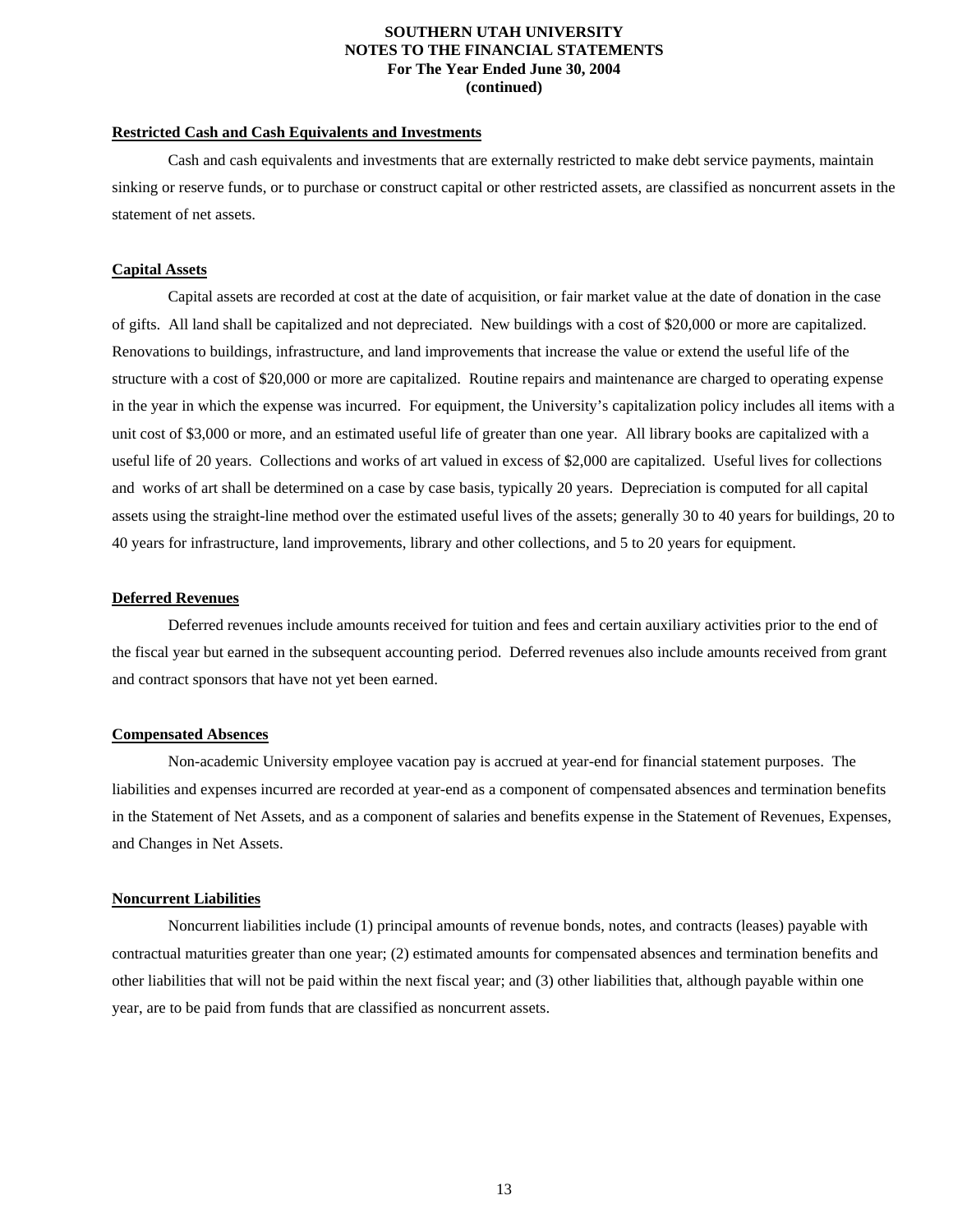#### **Net Assets**

The University's net assets are classified as follows:

 *Invested in capital assets, net of related debt*: This represents the University's total investment in capital assets, net of accumulated depreciation and outstanding debt obligations related to those capital assets.

 *Restricted – expendable*: Restricted expendable net assets include resources which the University is legally or contractually obligated to spend in accordance with restrictions imposed by external third parties.

 *Restricted – nonexpendable*: Nonexpendable restricted net assets consist of endowment and similar type funds which donors or other outside sources have stipulated, as a condition of the gift instrument, that the principal is to be maintained inviolate and in perpetuity, and invested for the purpose of producing present and future income, which may either be expended or added to principal.

 *Unrestricted*: Unrestricted net assets represent resources derived from student tuition and fees, state appropriations, and sales and services of educational activities. These resources are used for transactions relating to the education and general operations of the University, and may be used at the discretion of the governing board to meet current expenses for any legal purpose. These resources are also used for auxiliary enterprises, which are substantially self-supporting activities that provide services for students, faculty, and staff.

 When both restricted and unrestricted resources are available for use, it is the University's policy to use restricted resources first, then unrestricted resources as they are needed.

#### **Classification of Revenues**

 The University has classified its revenues as either operating or nonoperating revenues according to the following criteria:

 *Operating Revenues*: Operating revenues include activities that have the characteristics of exchange transactions, such as (1) student tuition and fees, net of scholarship discounts and allowances, (2) sales and services of auxiliary enterprises, net of scholarship discounts and allowances, (3) most federal, state, and local grants and contracts, and (4) interest on institutional student loans.

 *Nonoperating Revenues*: Nonoperating revenues include activities that have the characteristics of nonexchange transactions, such as gifts and contributions, state appropriations, and investment income.

#### **Scholarship Discounts and Allowances**

 Student tuition and fee revenues, and certain other revenues from students, are reported net of scholarship discounts and allowances in the Statement of Revenues, Expenses, and Changes in Net Assets. Scholarship discounts and allowances are the difference between the stated charge for goods and services provided by the University, and the amount that is paid by students and/or third parties making payments on the students' behalf. Certain governmental grants, such as Pell grants, and other federal, state, or nongovernmental programs, are recorded as either operating or nonoperating revenues in the University's financial statements. To the extent that revenues from such programs are used to satisfy tuition and fees and other student charges, the University has recorded a scholarship discount and allowance.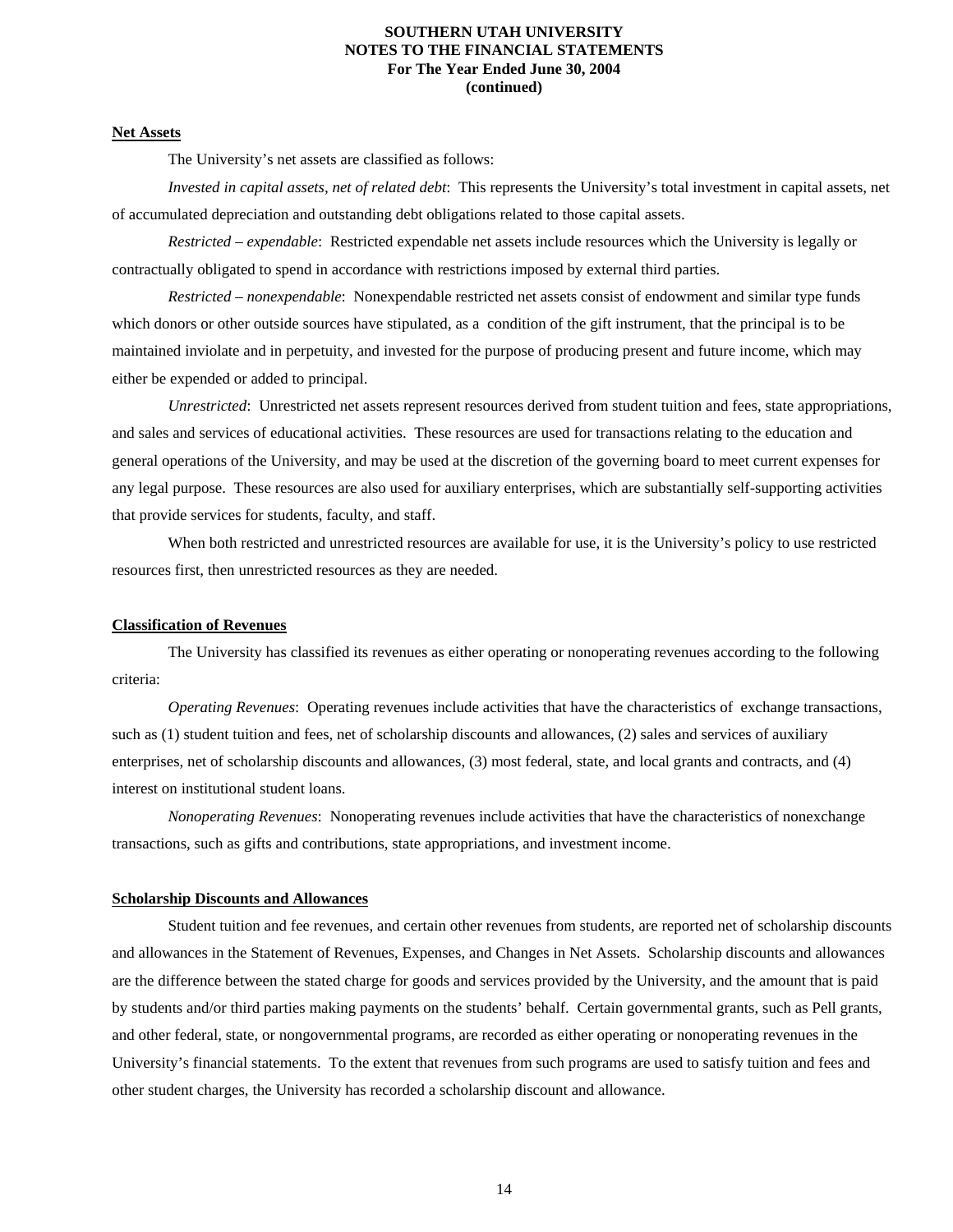#### **Disclosures**

 The basic financial statements include certain prior year summarized comparative information but not at the level of detail required for a presentation in conformity with generally accepted accounting principles. Certain reclassifications have been made to the prior year comparative information to conform with the current year presentation. Accordingly, such information should be read in conjunction with the University's financial statements for the year ended June 30, 2003, from which the summarized information was derived.

#### **Note B. Cash and Cash Equivalents, Short-term Investments, and Investments**

 Cash and cash equivalents (instruments purchased with an original maturity of 3 months or less), short-term investments and investments (instruments having an original maturity greater than 3 months and equity type investments) are recorded at fair value.

 The State of Utah Money Management Council has the responsibility to advise the State Treasurer about investment policies, promote measures and rules that will assist in strengthening the banking and credit structure of the state and review the rules adopted under the authority of the State of Utah Money Management Act that relate to the deposit and investment of public funds.

 The University follows the requirements of the Utah Money Management Act (Utah Code, Section 51, Chapter 7) in handling its depository and investment transactions. The Act requires the depositing of University funds in a qualified depository. The Act defines a qualified depository as any financial institution whose deposits are insured by an agency of the Federal Government and which has been certified by the State Commissioner of Financial Institutions as meeting the requirements of the Act and adhering to the rules of the Utah Money Management Council.

 According to the Uniform Management of Institutional Funds Act, Section 13-29 of the *Utah Code,* the governing board may appropriate for expenditure for the purposes for which an endowment is established, as much of the net appreciation, realized or unrealized, of the fair value of the assets of an endowment over the historic dollar value as is prudent under the facts and circumstances prevailing at the time of the action or decision.

 The endowment income spending policy at June 30, 2004 is 4% of the 12-quarter moving average of the fair value of the endowment pool. The spending policy is reviewed periodically and any necessary changes are made. The appreciation is a component of restricted, expendable net assets.

 **Deposits** *– Custodial Credit Risk* – Custodial credit risk is the risk that, in the event of a bank failure, the University's deposits may not be returned to it. The University does not have a formal deposit policy for custodial credit risk. As of June 30, 2004, \$311,207 of the University's bank balances of \$452,121 was uninsured and uncollateralized.

 **Investments** – The Money Management Act defines the types of securities authorized as appropriate investments for the University and the conditions for making investment transactions. Investment transactions may be conducted only through qualified depositories, certified dealers, or directly with issuers of the investment securities.

 Statues authorize the University to invest in negotiable or nonnegotiable deposits of qualified depositories and permitted negotiable depositories; repurchase and reverse repurchase agreements; commercial paper that is classified as "first tier" by two nationally recognized statistical rating organizations, one of which must be Moody's Investors Services or Standard & Poor's; bankers' acceptances; obligations of the United State Treasury including bills, notes, and bonds; bonds,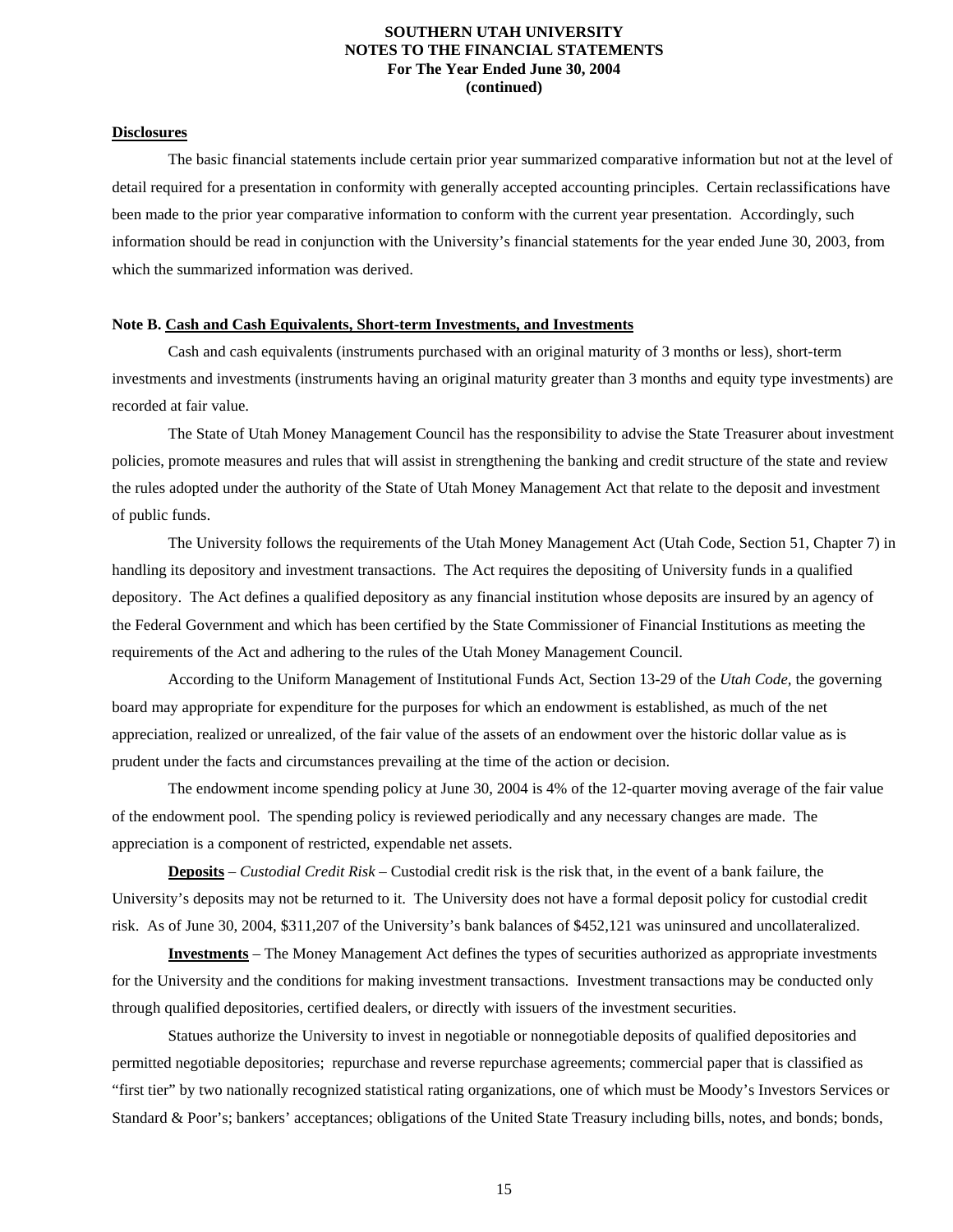notes and other evidence of indebtedness of political subdivisions of the State; fixed rate corporate obligations and variable rate securities rated "A" or higher, or the equivalent of "A" or higher, by two nationally recognized statistical rating organizations; shares or certificates in a money market mutual fund as defined in the Act; and the Utah State Public Treasurer's Investment Fund.

 Statues also authorize the University to invest funds acquired by gift, private grant, and the corpus of funds functioning as endowments according to the rules of the Money Management Council. Rule 2 allows the University to invest these funds in any of the above instruments or any of the following subject to satisfying certain criteria: professionally managed pooled or commingled investment funds, or mutual funds which satisfy certain criteria; common stock, convertible preferred stock or convertible bonds; corporate bonds or debentures; and alternative investments as defined in the rule.

 The Utah State Treasurer's Office operates the Public Treasurer's Investment Fund (PTIF). The PTIF is available for investment of funds administered by any Utah public treasurer.

 The PTIF is not registered with the SEC as an investment company. The PTIF is authorized and regulated by the Money Management Act, Section 51-7, Utah Code Annotated, 1953, as amended. The Act established the Money Management Council which oversees the activities of the State Treasurer and the PTIF and details the types of authorized investments. Deposits in the PTIF are not insured or otherwise guaranteed by the State of Utah, and participants share proportionally in any realized gains or losses on investments.

 The PTIF operates and reports to participants on an amortized cost basis. The income, gains, and losses, net of administration fees, of the PTIF are allocated based upon the participant's average daily balance. The fair value of the PTIF investment pool is approximately equal to the value of the pool shares.

|                             |              |              | Investment Maturities (in Years) |           |    |          |    |           |
|-----------------------------|--------------|--------------|----------------------------------|-----------|----|----------|----|-----------|
|                             | Fair         | Less         |                                  |           |    |          |    | More      |
| <b>Investment Type</b>      | Value        | than 1       |                                  | $1-5$     |    | $6 - 10$ |    | than $10$ |
| State of Utah Public        |              |              |                                  |           |    |          |    |           |
| Treasurer's Investment Fund | \$16,311,940 | \$16,311,940 | -S                               |           | \$ |          | \$ |           |
| U.S. Government Securities  | 4,698,335    |              |                                  | 4,698,335 |    |          |    |           |
|                             | 21,010,275   | 16,311,940   |                                  | 4,698,335 |    |          |    |           |
| Other Investments           |              |              |                                  |           |    |          |    |           |
| <b>Equity Securities</b>    | 2,082,366    |              |                                  |           |    |          |    |           |
| <b>Equity Mutual Funds</b>  | 3,188,147    |              |                                  |           |    |          |    |           |
| <b>Total Investments</b>    | 26,280,788   |              |                                  |           |    |          |    |           |

As of June 30, 2004, the University had the following investments and maturities:

*Interest Rate Risk* – Interest rate risk is the risk that changes in interest rates will adversely affect the fair value of an investment. The University's policy for managing its exposure to fair value loss arising from increasing interest rates is to comply with the State's Money Management Act. Section 51-7-11 of the Act requires that the remaining term to maturity of investments may not exceed the period of availability of the funds to be invested. Except for funds acquired by gifts, grants, or the corpus of funds functioning as endowments, the Act further limits the remaining term to maturity on all investments in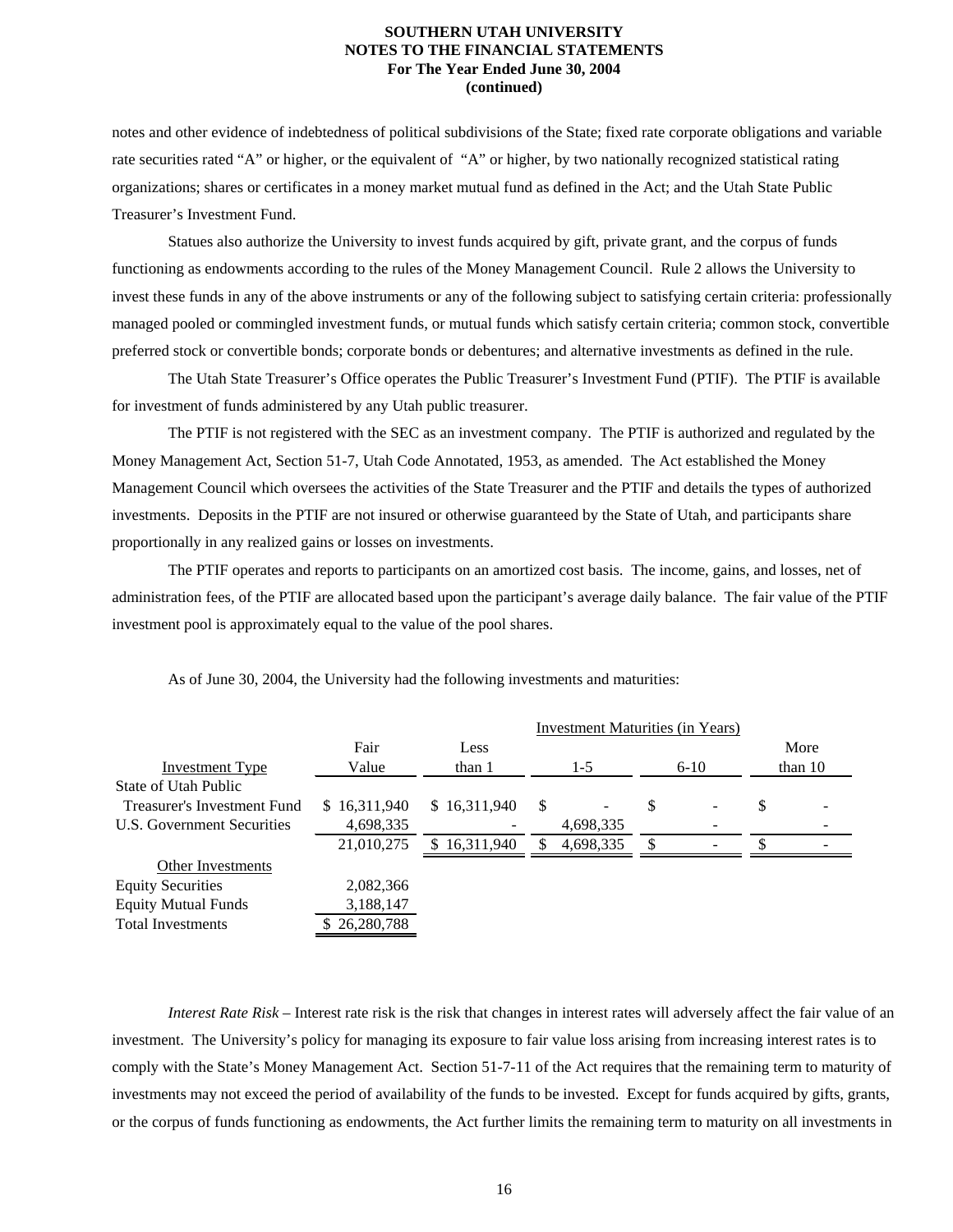commercial paper, bankers' acceptances, fixed rate negotiable deposits, and fixed rate corporate obligations to 270-365 days or less. In addition, variable rate negotiable deposits and variable rate securities may not have a remaining term to final maturity exceeding two years. For funds acquired by gifts, grants, or the corpus of funds functioning as endowments, Rule 2 of the Money Management Council does not allow the dollar-weighted average maturity of fixed-income securities to exceed ten years.

*Credit Risk* – Credit risk is the risk that an issuer or other counterparty to an investment will not fulfill its obligations. The University's policy for reducing its exposure to credit risk is to comply with the State's Money Management Act as previously discussed.

At June 30, 2004, the University had the following investments and quality ratings:

| Fair         | <b>Quality Ratings</b> |           |  |                          |  |                              |              |
|--------------|------------------------|-----------|--|--------------------------|--|------------------------------|--------------|
| Value        |                        | AAA       |  | ΑA                       |  |                              | Unrated      |
|              |                        |           |  |                          |  |                              |              |
| \$16.311.940 |                        |           |  | $\overline{\phantom{a}}$ |  | $\blacksquare$               | \$16,311,940 |
| 4,698,335    |                        | 4,698,335 |  | -                        |  | $\overline{\phantom{0}}$     |              |
| \$21,010,275 |                        | 4.698.335 |  | -                        |  | $\qquad \qquad \blacksquare$ | 16,311,940   |
|              |                        |           |  |                          |  |                              |              |

#### **Note C. Accounts, Interest, and Pledges Receivable**

Accounts, Interest and Pledges Receivable consisted of the following at June 30, 2004:

|                                                  | <b>Balance</b> |
|--------------------------------------------------|----------------|
| <b>Student Tuition and Fees</b>                  | 290,101        |
| Interest and Dividends Receivable                | 79.219         |
| Contributions and Gifts (Pledges)                | 111,286        |
| <b>Auxiliary Enterprises and Other Operating</b> | 617,175        |
| Federal, State, and Private Grants and Contracts | 449,713        |
| Total                                            | 1.547.494      |

#### **Note D. Loans Receivable**

 Student loans made through the Federal Perkins Loan Program (the Program) comprise substantially all of the loans receivable at June 30. The Program provides for cancellation of a loan at rates of 10% to 30% per year up to a maximum of 100% if the participant complies with certain provisions. The federal government reimburses the University for amounts cancelled under these provisions.

 As the University determines that loans are uncollectible and not eligible for reimbursement by the federal government, the loans are written off and assigned to the U.S. Department of Education. The University has provided an allowance for uncollectible loans, which in management's opinion, is sufficient to absorb loans that will ultimately be written off. At June 30, 2004 the allowance for uncollectible loans was \$115,800.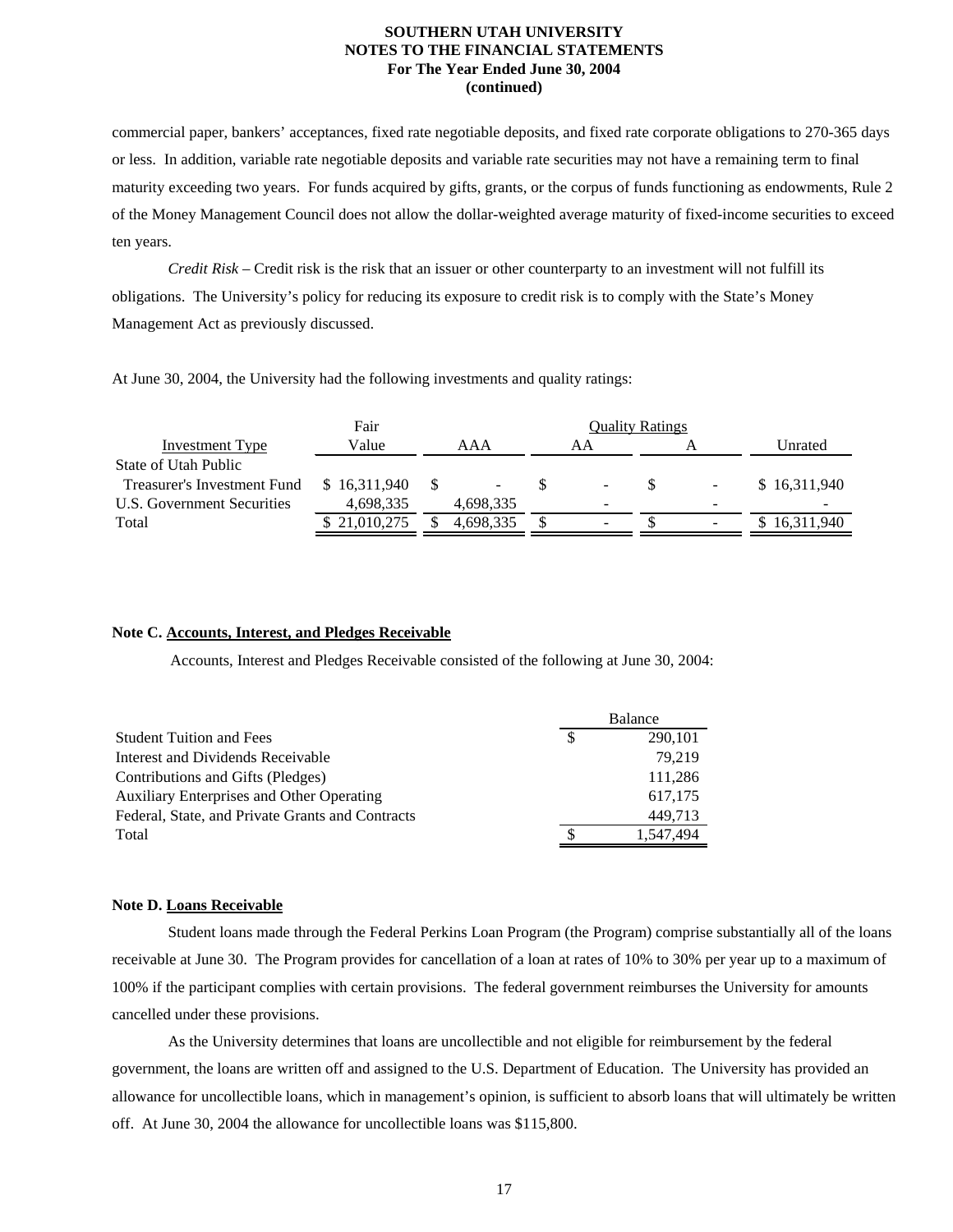#### **Note E. Inventories**

 Inventories at June 30 consisted of a gifted collection of *Westward America,* Deluxe and Collector Editions held for resale in the amount of \$24,000, as well as, Bookstore and Food Service inventories in the amounts of \$1,019,464 and \$66,469 respectively.

#### **Note F. Prepaid Expenses and Deferred Revenues**

 Prepaid expenses are those disbursements for goods or services applicable to the subsequent fiscal year when they will be recorded as expenses. Deferred revenues are receipts of funds that are applicable to the subsequent fiscal year when they become earned and recorded as revenues.

Prepaid Expenses and Deferred Revenues at June 30, 2004, consist of the following:

|                                 | Prepaid         |           |  |  | Deferred  |
|---------------------------------|-----------------|-----------|--|--|-----------|
|                                 | <b>Expenses</b> |           |  |  | Revenues  |
| Utah Shakespearean Festival     |                 | 2,675,154 |  |  | 2,326,371 |
| <b>Student Tuition and Fees</b> |                 |           |  |  | 849,015   |
| <b>Grants and Contracts</b>     |                 |           |  |  | 217,238   |
| Miscellaneous                   |                 | 80,567    |  |  | 59,030    |
| Total                           |                 | 2,755,721 |  |  | 3,451,654 |

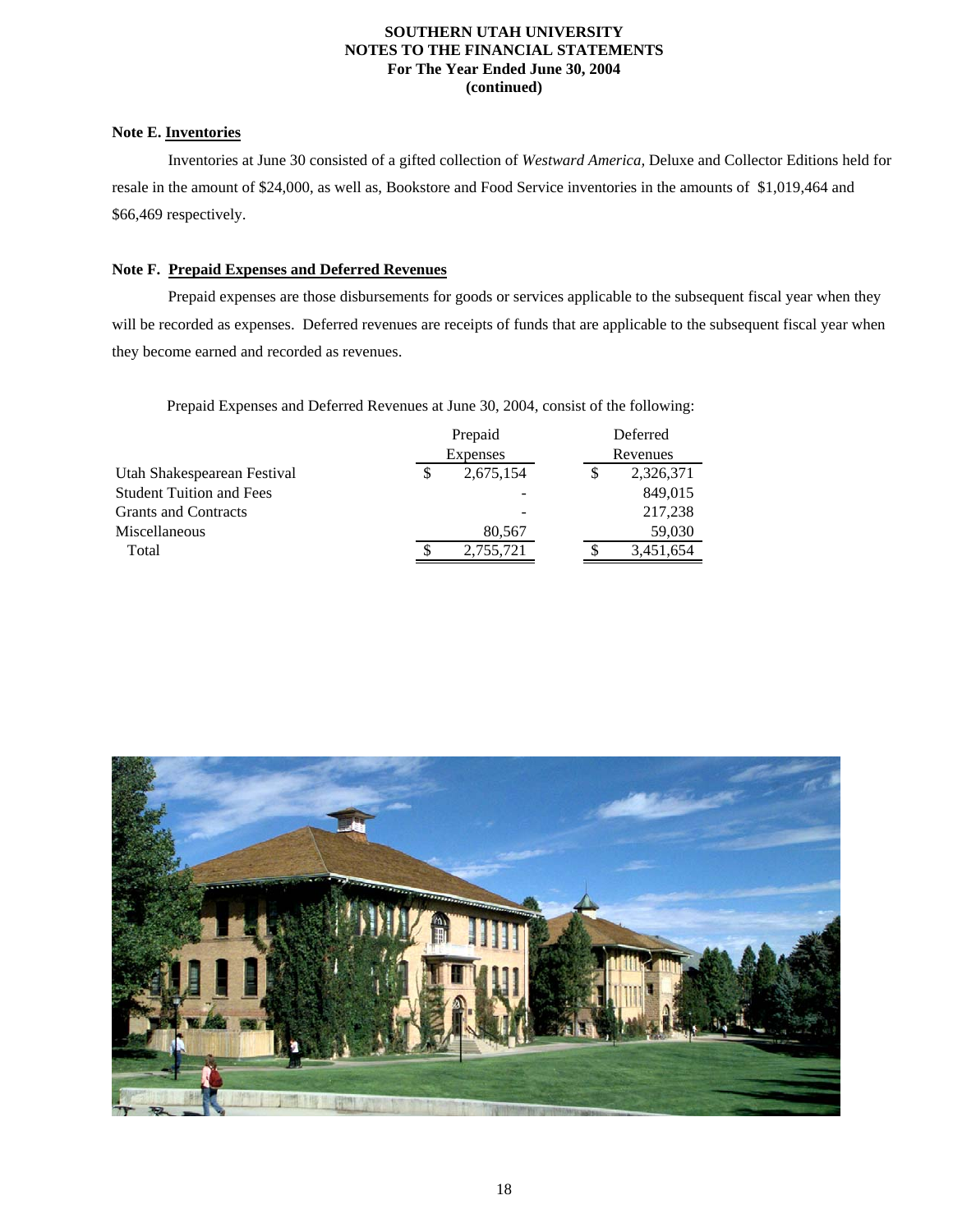#### **Note G. Capital Assets**

Capital assets are stated at cost at the date of acquisition or fair value at the date of donation in the case of gifts.

Capital assets at June 30, consists of the following:

|                                 | <b>Balance</b>   |                  |               |                |     | <b>Balance</b> |
|---------------------------------|------------------|------------------|---------------|----------------|-----|----------------|
|                                 | June 30,         |                  |               |                |     | June 30,       |
|                                 | 2003             | Additions        |               | Retirements    |     | 2004           |
| Land                            | \$<br>7,547,881  | \$<br>428,804    | <sup>\$</sup> | (15,353)       | \$  | 7,961,332      |
| Land Imp/Infrastructure         | 5,878,066        | 23,885           |               |                |     | 5,901,951      |
| <b>Buildings</b>                | 105,044,387      | 15,228,407       |               |                |     | 120,272,794    |
| Equipment                       | 10,677,232       | 696,333          |               | (1,209,684)    |     | 10,163,881     |
| <b>Art Work/Collections</b>     | 618,504          | 217,923          |               |                |     | 836,427        |
| <b>Library Collections</b>      | 5,019,585        | 424,705          |               | (100, 154)     |     | 5,344,136      |
| <b>Construction in Progress</b> | 1,415,416        | 9,056,824        |               | (9,396,155)    |     | 1,076,085      |
| Total                           | 136,201,071      | 26,076,881       |               | (10, 721, 346) |     | 151,556,606    |
| Less: Accumulated Depreciation  |                  |                  |               |                |     |                |
| Land Imp/Infrastructure         | 3,805,983        | 205,770          |               |                |     | 4,011,753      |
| <b>Buildings</b>                | 31,596,967       | 2,645,797        |               |                |     | 34, 242, 764   |
| Equipment                       | 7,818,754        | 811,248          |               | (1, 197, 822)  |     | 7,432,180      |
| <b>Art Work/Collections</b>     | 375,511          | 20,851           |               |                |     | 396,362        |
| <b>Library Collections</b>      | 2,644,655        | 207,196          |               | (100, 154)     |     | 2,751,697      |
| Total                           | 46,241,870       | 3,890,862        |               | (1,297,976)    |     | 48,834,756     |
| Capital Assets, net             | \$<br>89,959,201 | \$<br>22,186,019 | \$            | (9,423,370)    | \$. | 102,721,850    |

 Construction in progress at June 30, 2004 of \$1,076,085 relates to the construction of the following projects, funded by a state grant and private gifts:

|                                  |  | Estimated  |  |  | Construction |           |  |  | Percent |
|----------------------------------|--|------------|--|--|--------------|-----------|--|--|---------|
| Project                          |  | Costs      |  |  | in Progress  | Completed |  |  |         |
| Valley Farm Well                 |  | 108,000    |  |  | 48,800       | 45%       |  |  |         |
| Utah Shakespeare Festival Centre |  | 78,000,000 |  |  | 1.027.285    | 1%        |  |  |         |
| Total                            |  | 78.108.000 |  |  | 1,076,085    |           |  |  |         |

#### **Note H. Accounts and Interest Payable**

Accounts and Interest Payable consisted of the following at June 30, 2004:

|                         | Balance |
|-------------------------|---------|
| <b>Accounts Payable</b> | 876,944 |
| Interest Payable        | 114,002 |
| Total                   | 990.946 |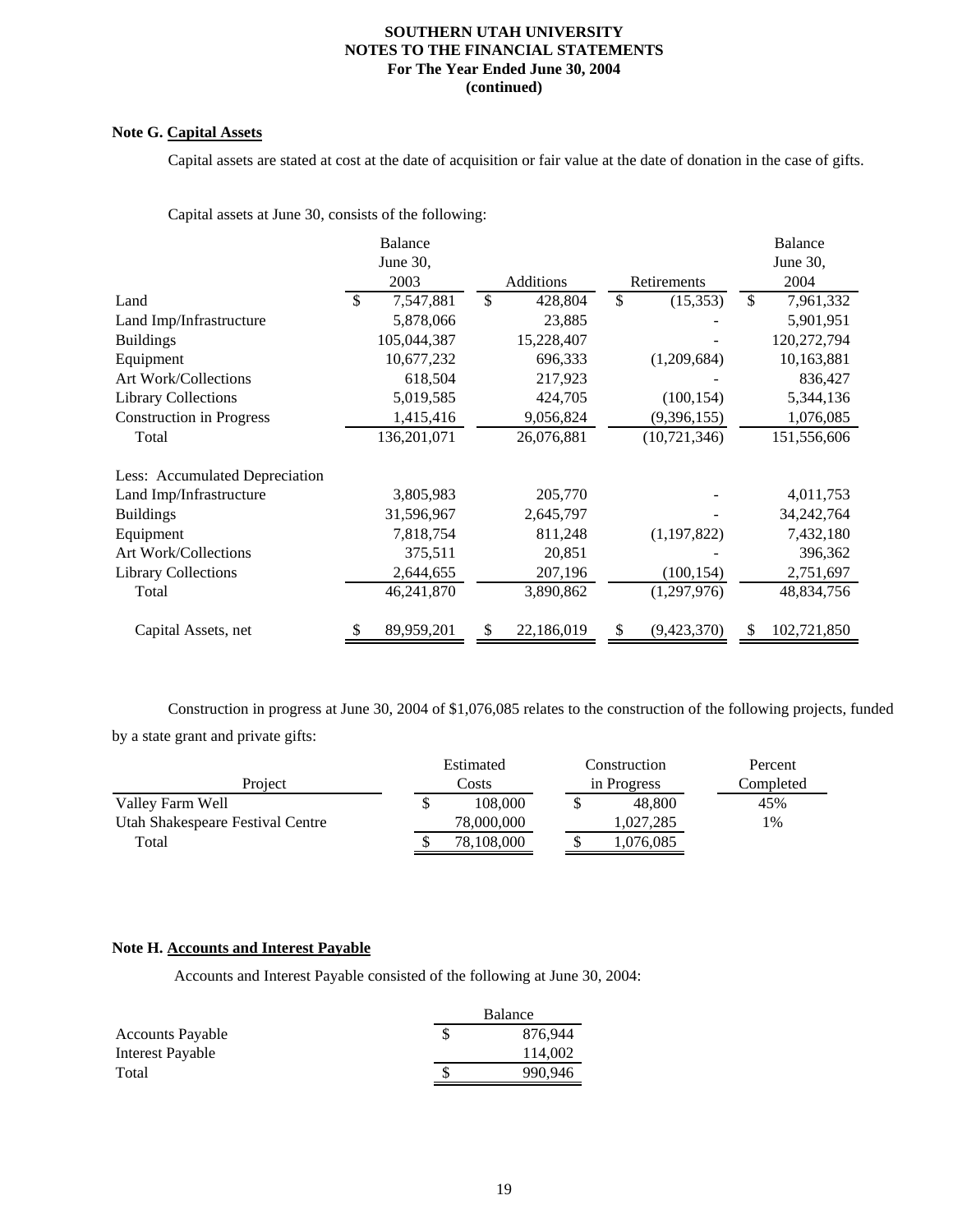#### **Note I. Long-Term Liabilities**

|                                    | Balance           |                  |               | Balance<br>June 30, |               |
|------------------------------------|-------------------|------------------|---------------|---------------------|---------------|
|                                    | June 30,          |                  |               |                     | Current       |
|                                    | 2003              | <b>Additions</b> | Reductions    | 2004                | Portion       |
| Bonds, Notes, Contracts Payable    |                   |                  |               |                     |               |
| <b>Bonds Payable</b>               | 15,745,000<br>S.  | \$               | \$<br>550,000 | \$15,195,000        | \$<br>565,000 |
| <b>Unamortized Bond Premium</b>    | 284,118           |                  | 18,679        | 265,439             | 18,337        |
| Notes Payable                      | 765,394           | 146,640          | 452,372       | 459,662             | 275,600       |
| Contracts/Leases Payable           | 249,668           | 42,082           | 91,403        | 200,347             | 81,686        |
| <b>Remainder Annuity Trusts</b>    | 725,767           |                  | 19,555        | 706,212             | 57,168        |
| Total                              | 17,769,947        | 188,722          | 1,132,009     | 16,826,660          | 997,791       |
| <b>Other Liabilities</b>           |                   |                  |               |                     |               |
| <b>Compensated Absences</b>        | 974,251           | 588,238          | 537.108       | 1,025,381           | 548,408       |
| Retirement & Other Benefits        | 1,347,621         | 571,817          | 512,683       | 1,406,755           | 585,576       |
| Total                              | 2,321,872         | 1,160,055        | 1,049,791     | 2,432,136           | 1,133,984     |
| <b>Total Long-Term Liabilities</b> | 20,091,819<br>\$. | 1,348,777        | 2,181,800     | 19,258,796<br>S.    | 2,131,775     |

Activity for the year ended June 30, 2004 was as follows:

#### **Note J. Bonds, Notes and Contracts Payable**

Revenue bonds payable consisted of the following at June 30, 2004:

|                                | Date<br>of<br>Interest<br>Rate<br>Issue |               | Original<br>Amount<br>of Issue |     | Retired<br>or Paid<br>2003-2004 |    | <b>Balance</b><br>June $30$ .<br>2004 |  |
|--------------------------------|-----------------------------------------|---------------|--------------------------------|-----|---------------------------------|----|---------------------------------------|--|
| <b>Bonds Payable:</b>          |                                         |               |                                |     |                                 |    |                                       |  |
| Auxiliary System, Series 1995A | 1/1/1995                                | 5.000-6.550\% | 4,475,000<br>\$.               | \$  | 30,000                          | \$ | 40,000                                |  |
| Pavilion/Stadium, Series 1995A | 6/1/1995                                | 4.600-6.500%  | 900,000                        |     | 35,000                          |    | 670,000                               |  |
| Pavilion/Stadium, Series 1996A | 6/1/1997                                | 4.850-6.300%  | 570,000                        |     | 25,000                          |    | 440,000                               |  |
| Auxiliary System, Series 2002A | 1/22/2002                               | 3.000-5.250%  | 4,540,000                      |     | 45,000                          |    | 4,400,000                             |  |
| Auxiliary System, Series 2003  | 2/27/2003                               | 2.000-5.250\% | 10,060,000                     |     | 415,000                         |    | 9,645,000                             |  |
| <b>Total Bonds Payable</b>     |                                         |               | \$20,545,000                   | \$. | 550,000                         |    | \$15,195,000                          |  |

The scheduled maturities of the revenue bonds are as follows:

|                                 |               |                 |    | Total      |
|---------------------------------|---------------|-----------------|----|------------|
| Year                            | Principal     | Interest        |    | Payments   |
| 2005                            | \$<br>565,000 | \$<br>719,060   | \$ | 1,284,060  |
| 2006                            | 575,000       | 703,202         |    | 1,278,202  |
| 2007                            | 590,000       | 687,690         |    | 1,277,690  |
| 2008                            | 625,000       | 664.315         |    | 1,289,315  |
| 2009                            | 650,000       | 638,437         |    | 1,288,437  |
| 2010-2014                       | 3,735,000     | 2,696,573       |    | 6,431,573  |
| 2015-2019                       | 4,405,000     | 1,678,200       |    | 6,083,200  |
| 2020-2023                       | 4,050,000     | 546,414         |    | 4,596,414  |
| <b>Total Bonds Outstanding</b>  | 15,195,000    | 8,333,891       |    | 23,528,891 |
| <b>Unamortized Bond Premium</b> | 265,439       |                 |    | 265,439    |
| <b>Total Bonds Payable</b>      | 15.460.439    | \$<br>8,333,891 | S. | 23.794.330 |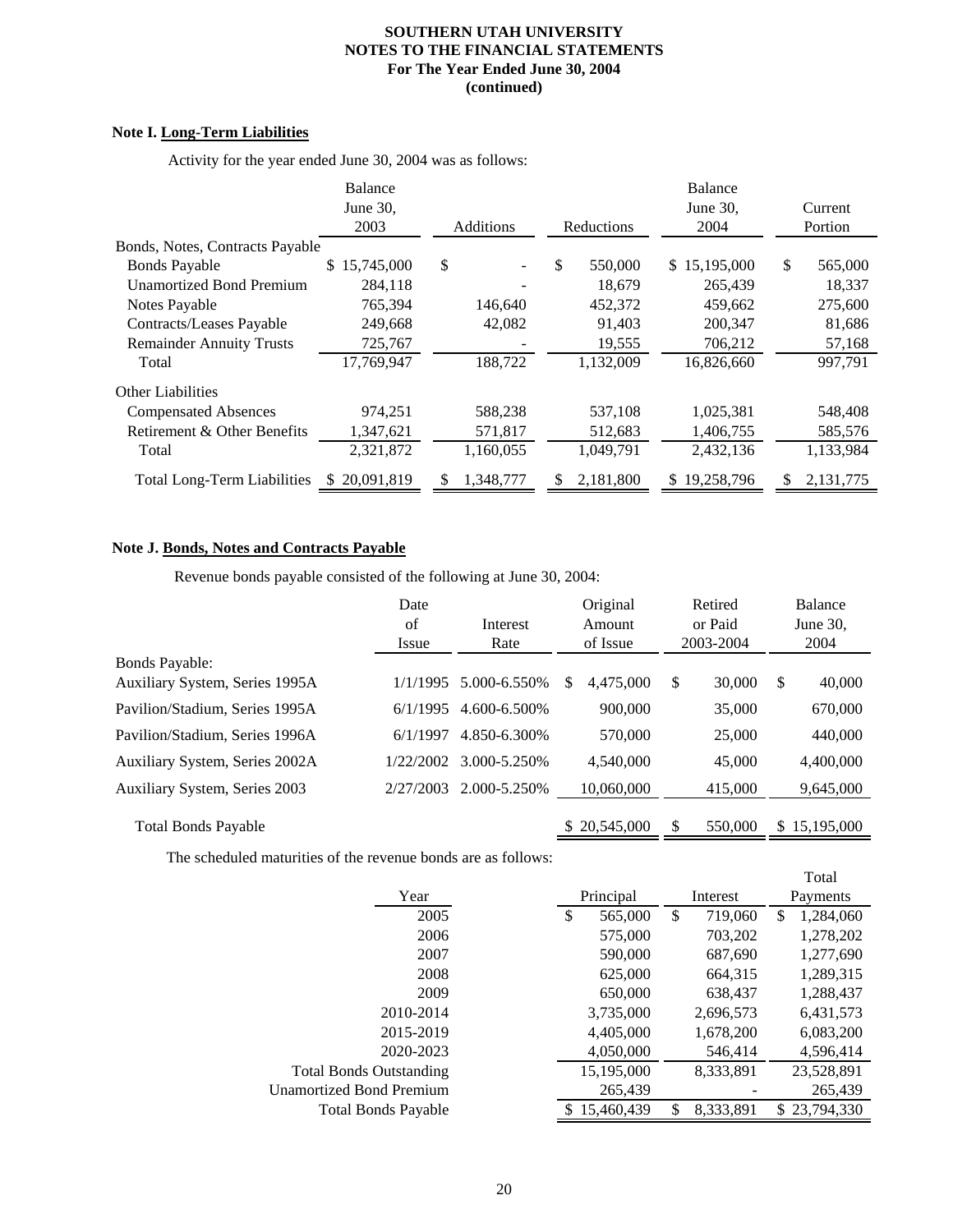Principal and interest on these revenue bonds are collateralized by a first lien on and pledge of either (1) Student Center Building Fees, net revenues derived from the operation of the Auxiliary Enterprise System and investment income of the bond security reserve funds or (2) Stadium Facilities Student Building Fees and investment income on the bond security reserve funds. The University is required to maintain certain debt service reserves aggregating \$1,620,000. The University's reserve balances exceed this amount at June 30, 2004.

 **Defeased Revenue Bonds** - In prior years, the University defeased certain revenue bonds by placing the proceeds of new bonds and various bond revenues in irrevocable trusts to provide for all future debt service payments on the old bonds. Accordingly, the trust account assets and the liability for the defeased bonds are not included in the University's financial statements. The total principal amount of the defeased bonds held in irrevocable trusts at June 30, 2004, is \$4,567,964.

 **Notes Payable** – Notes Payable include an interest-free, unsecured note with equal semi-annual installments of \$11,125 due December and June continuing through June 2008; an interest-free Driggs Trust note with equal annual installments of \$29,328 due each December through 2008 with conversion of unpaid installments to a gift should the donor's death occur prior to the final payment; a Festival City Development Foundation interest-free loan due on or before June 30, 2005.

|                                             | Date<br>of<br>Issue | Interest<br>Rate | Original<br>Amount<br>of Issue |           | Retired<br>or Paid<br>2003-2004 |                          | Balance<br>June 30,<br>2004 |                          |
|---------------------------------------------|---------------------|------------------|--------------------------------|-----------|---------------------------------|--------------------------|-----------------------------|--------------------------|
| Notes Payable:                              |                     |                  |                                |           |                                 |                          |                             |                          |
| PE Bldg Tunnel                              | 2/1/2000            | $0.000\%$        | \$                             | 157,000   | S                               | 52,332                   | -S                          | $\overline{\phantom{a}}$ |
| <b>Jones Theatre Energy</b>                 | 7/1/2000            | 0.000%           |                                | 178,000   |                                 | 22,250                   |                             | 89,000                   |
| <b>State Bank of Southern Utah</b>          | 6/1/2001            | 6.500\%          |                                | 456,600   |                                 | 377,790                  |                             |                          |
| <b>Margaret Driggs Trust</b>                | 5/15/2004           | $0.000\%$        |                                | 146,640   |                                 | $\overline{\phantom{0}}$ |                             | 146,640                  |
| <b>Festival City Development Foundation</b> |                     | 0.000%           |                                | 459,056   |                                 |                          |                             | 224,022                  |
| <b>Total Notes Payable</b>                  |                     |                  | \$                             | 1.397.296 |                                 | 452,372                  | S                           | 459,662                  |

Notes payable consisted of the following at June 30, 2004:

The scheduled maturities of the notes payable are as follows:

|       |           |         |          |  |   | 1 o tai  |  |
|-------|-----------|---------|----------|--|---|----------|--|
| Year  | Principal |         | Interest |  |   | Payments |  |
| 2005  |           | 275,600 | \$       |  | S | 275,600  |  |
| 2006  |           | 51,578  |          |  |   | 51,578   |  |
| 2007  |           | 51,578  |          |  |   | 51,578   |  |
| 2008  |           | 51,578  |          |  |   | 51,578   |  |
| 2009  |           | 29,328  |          |  |   | 29,328   |  |
| Total |           | 459,662 | \$       |  |   | 459,662  |  |

Total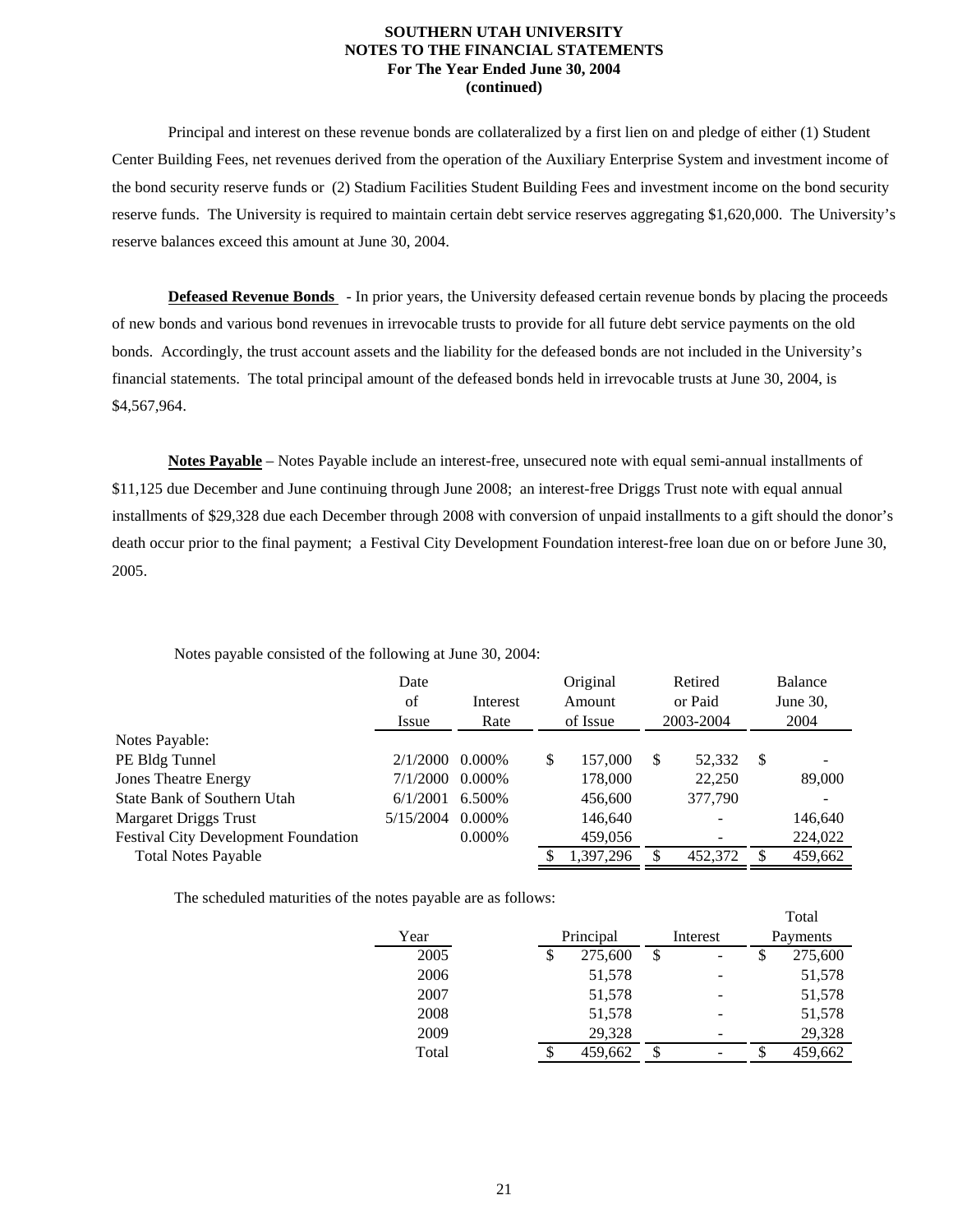**Contracts Payable** - Contracts payable are due in equal installments, including principal and interest, until the last payment comes due in January 2009 and are secured by equipment costing \$386,633.

 Future minimum lease payments for all contracts and capital leases payable as of June 30, 2004 are as follows: Total

|       |           |         |          |        | 1 otal        |
|-------|-----------|---------|----------|--------|---------------|
| Year  | Principal |         | Interest |        | Payments      |
| 2005  | \$        | 81,686  | \$       | 13,189 | \$<br>94,875  |
| 2006  |           | 66,130  |          | 7,301  | 73,431        |
| 2007  |           | 38,183  |          | 2,763  | 40,946        |
| 2008  |           | 9,956   |          | 743    | 10,699        |
| 2009  |           | 4,392   |          | 96     | 4,488         |
| Total |           | 200,347 |          | 24,092 | \$<br>224,439 |

 **Remainder Annuity and Unitrusts Payable** - Remainder Annuity and Unitrusts payable are due in monthly or annual installments for the lifetime of the donors or through the end of the agreement.

Annuities payable consisted of the following at June 30, 2004:

|                                             |           |          |   | Present Value |         |         |  |  |  |
|---------------------------------------------|-----------|----------|---|---------------|---------|---------|--|--|--|
|                                             | Date      | Interest |   | of Annuity    | Current |         |  |  |  |
|                                             | Created   | Rate     |   | Payable       |         | Portion |  |  |  |
| <b>Charitable Remainder Annuity Trusts:</b> |           |          |   |               |         |         |  |  |  |
| A M & M M Jones                             | 1/12/2001 | 5.000\%  | S | 164,380       | S       | 39,627  |  |  |  |
| J & C Wadsworth                             | 9/25/2001 | 6.200\%  |   | 426,685       |         | 13,548  |  |  |  |
| Unitrust:                                   |           |          |   |               |         |         |  |  |  |
| Rodney A Brown                              | 7/12/2000 | 7.500%   |   | 115,147       |         | 3,993   |  |  |  |
| <b>Total Annuities Payable</b>              |           |          | S | 706.212       | S       | 57,168  |  |  |  |

The estimates of future annuities payable are as follows:

| Year      | Principal    | Interest      | Payments        |  |
|-----------|--------------|---------------|-----------------|--|
| 2005      | \$<br>57,168 | 43,194        | 100,362<br>\$   |  |
| 2006      | 60,292       | 40,092        | 100,384         |  |
| 2007      | 63,591       | 36,816        | 100,407         |  |
| 2008      | 60,656       | 33,356        | 94,012          |  |
| 2009      | 22,585       | 30,023        | 52,608          |  |
| 2010-2014 | 137,117      | 126,316       | 263,433         |  |
| 2015-2019 | 188,408      | 75,761        | 264,169         |  |
| 2020-2022 | 116,395      | 14,202        | 130,597         |  |
| Total     | 706,212<br>S | 399,760<br>\$ | 1,105,972<br>\$ |  |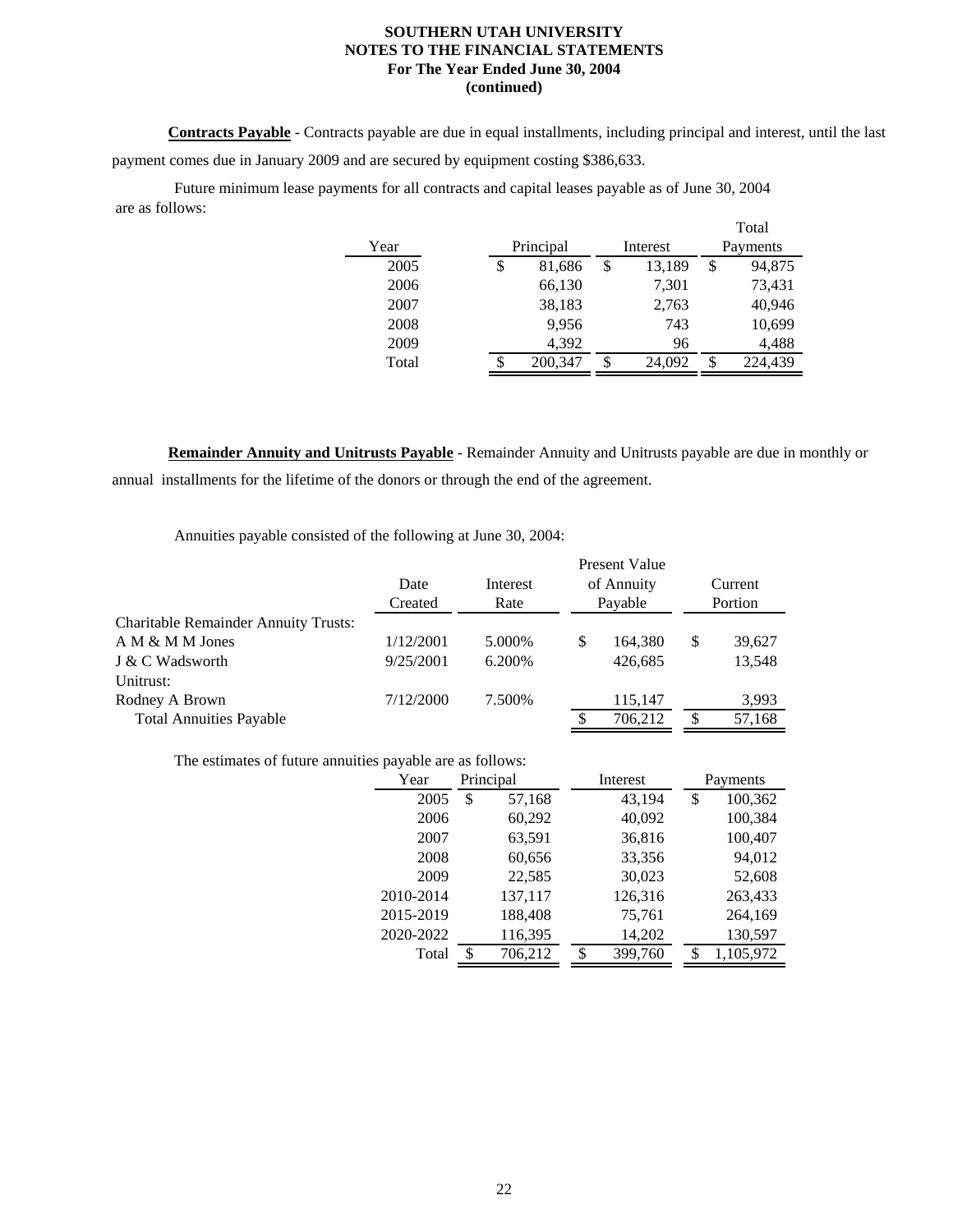#### **Note K. Auxiliary System Bond Revenue Fund**

 The following schedule reflects the pledged receipts and disbursements of the Bond Revenue Fund of the Auxiliary System and the Stadium Bond System for the year ended June 30, 2004:

| <b>Pledged Receipts:</b>                       |                 |   |           |
|------------------------------------------------|-----------------|---|-----------|
| <b>Student Center Building Fees</b>            |                 | S | 186,599   |
| Investment Income on Reserve Funds             |                 |   | 10,162    |
| <b>Operating Revenues</b>                      | \$<br>6,738,348 |   |           |
| Operating & Maintenance Expenses               | (5,599,578)     |   |           |
| <b>Net Operating Receipts</b>                  |                 |   | 1,138,770 |
| <b>Total Pledged Net Receipts</b>              |                 |   | 1,335,531 |
| Disbursements:                                 |                 |   |           |
| Transfers to:                                  |                 |   |           |
| Debt Service                                   |                 | S | 512,586   |
| Renewal & Replacement Reserves                 |                 |   | 608,758   |
| <b>Other Lawful Purposes</b>                   |                 |   | 214,187   |
| <b>Total Disbursements of Pledged Receipts</b> |                 |   | 1,335,531 |

#### **Note L. Retirement Plans**

 As required by state law, the University participates in two retirement plans covering substantially all of its regular employees. Faculty and administrative employees participate in the Teachers Insurance and Annuity Association, and all other staff employees participate in the Utah State Retirement System. The total payroll expenses for the years ended June 30, 2004, 2003, and 2002 were \$30,404,025, \$29,815,803, and \$29,883,679, respectively.

The covered payroll expenses and the retirement contributions for each year were as follows:

|                            | <b>Covered Payroll Expenses</b> |    |            |  |            |
|----------------------------|---------------------------------|----|------------|--|------------|
| <b>Retirement Program</b>  | 2004                            |    | 2003       |  | 2002       |
| <b>TIAA</b>                | 19,782,840                      | \$ | 19,762,515 |  | 19,232,218 |
| State-Contributory         | 67,062                          |    | 66.311     |  | 66,311     |
| State-Noncontributory      | 6,884,320                       |    | 6,819,194  |  | 7,046,813  |
| <b>State-Public Safety</b> | 69.118                          |    | 54,076     |  | 58,288     |
|                            | 26,803,340                      | \$ | 26,702,096 |  | 26,403,630 |

|                            |      | <b>Retirement Contributions</b> |      |           |      |           |
|----------------------------|------|---------------------------------|------|-----------|------|-----------|
| <b>Retirement Program</b>  | 2004 |                                 | 2003 |           | 2002 |           |
| TIAA                       | S    | 2,809,163                       | \$   | 2,806,277 |      | 2,730,975 |
| State-Contributory         |      | 8.859                           |      | 7.898     |      | 7.898     |
| State-Noncontributory      |      | 909.994                         |      | 811,484   |      | 838,571   |
| <b>State-Public Safety</b> |      | 14,618                          |      | 10,242    |      | 11.471    |
|                            |      | 3,742,634                       |      | 3,635,901 |      | 3,588,915 |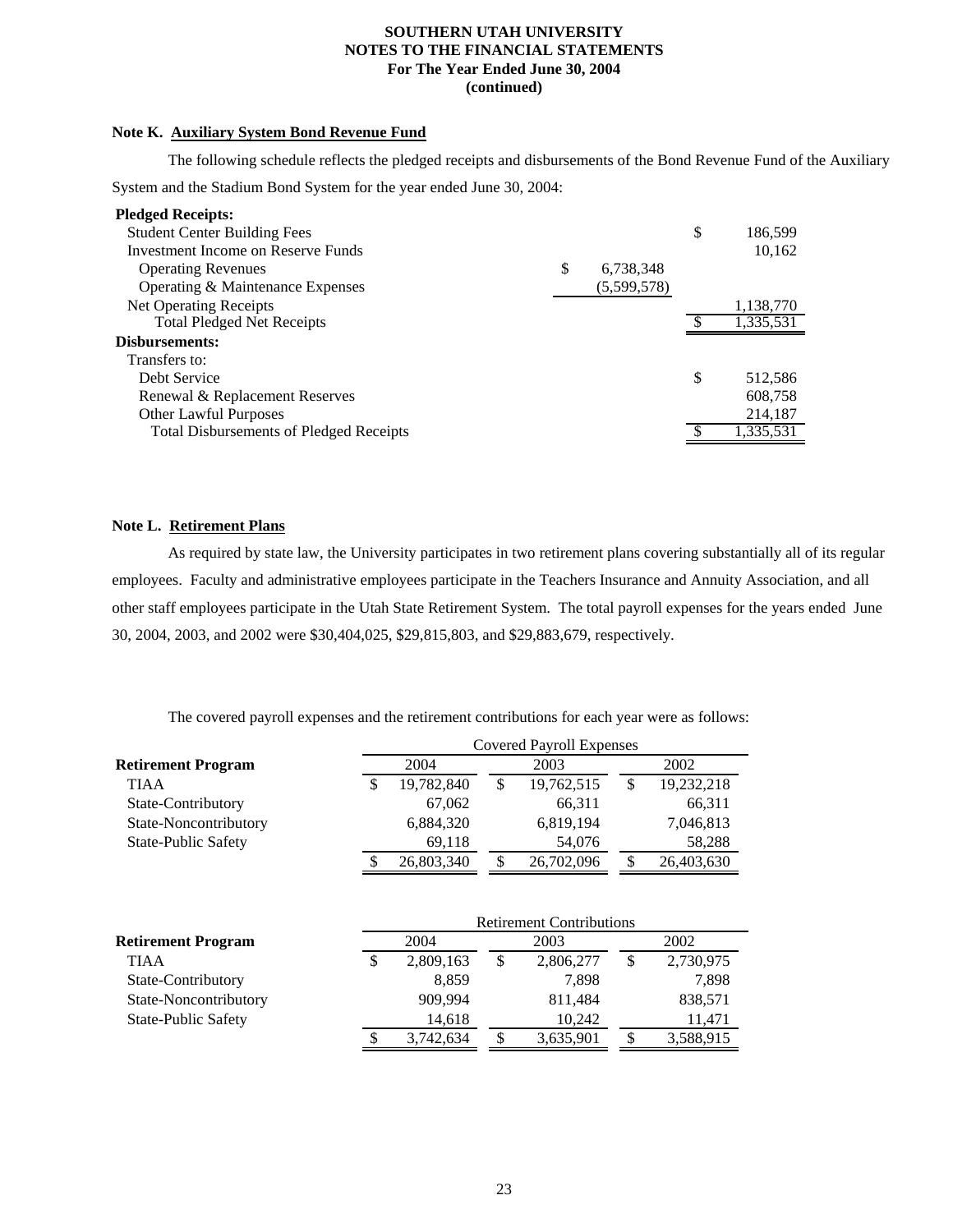The Retirement Contributions amount represents the funds which were contributed by the University, which includes 13.21% of covered employees' salaries participating in the Utah State Retirement Contributory System, 13.20% (including 1.5% to a 401(k) salary deferral program) of covered employees' salaries participating in the Utah State Retirement Noncontributory System, 22.65% (including 1.5% to a 401(k) salary deferral program) of covered employees' salaries participating in the Utah State Retirement Public Safety Noncontributory System and 14.20% of covered employees' salaries participating in the Teachers Insurance and Annuity Association. The employees' and employer's shares of the contributions were paid by the University.

 *Utah Public Employee Contributory, Noncontributory, and Public Safety Retirement Systems* (Systems) are multiemployer, cost-sharing, defined benefits plans that are administered by the Utah Retirement Systems. Utah Retirement Systems provide refunds, retirement benefits, annual cost of living adjustments and death benefits to plan members and beneficiaries in accordance with retirement statutes. The contribution rates are the actuarially determined rates. The contribution requirements of the Systems are authorized by statute and specified by the Utah State Retirement Board (Board). Beginning July 1, 1986 all new participants in the System must be enrolled in the Noncontributory system or the Public Safety system. Employees enrolled prior to that date could elect to participate in either the Contributory or Noncontributory system.

The Systems are established and governed by the respective sections of Chapter 49 of the Utah Code Annotated, 1953, as amended. The Utah State Retirement Office Act in Chapter 49 provides for the administration of the Utah Retirement Systems and Plans under the direction of the Board whose members are appointed by the Governor. The Systems issue a publicly available financial report that includes financial statements and required supplementary information for the State and School Contributory Retirement System, State and School Noncontributory Retirement System, and Public Safety Retirement System. A copy of the report may be obtained by writing to the Utah Retirement Systems, 560 East 200 South, Salt Lake City, Utah 84102, or by calling 1-800-365-8772. Teacher's Insurance and Annuity Association issues individual retirement contracts with each participating employee; therefore, the University has no liability for this retirement program.

 In addition to providing pension benefits, the University as authorized by its Board of Trustees provided certain health care benefits for retired employees age 65 or older that retired before June 30, 1990. Substantially all regular University employees were eligible for those benefits at normal retirement age 65. These health care benefits for retiree's age 65 or older are not available to employees retiring after June 30, 1990. The cost of retiree health care benefits is funded on a pay-as-you go basis. The total normal retiree health care benefits payments for the years ended June 30, 2004 and 2003, were \$130,267 and \$111,750, respectively. The number of participants for the years ended June 30, 2004 and 2003 was 36 and 37, respectively.

 The University, as authorized by its Board of Trustees, offers an early retirement incentive option to eligible employees that included payment of an amount equal to 22% of the retiree's final salary and the continuation of certain health care insurance premiums until age 65. Substantially all regular University employees are eligible for those benefits after age 56. The cost of early retiree benefits is funded on a pay-as-you-go basis. The total early retiree benefits payments for the years ended June 30, 2004 and 2003 were \$382,416 and \$431,997, respectively. The number of participants for the years ended June 30, 2004 and 2003 was 23 and 27, respectively.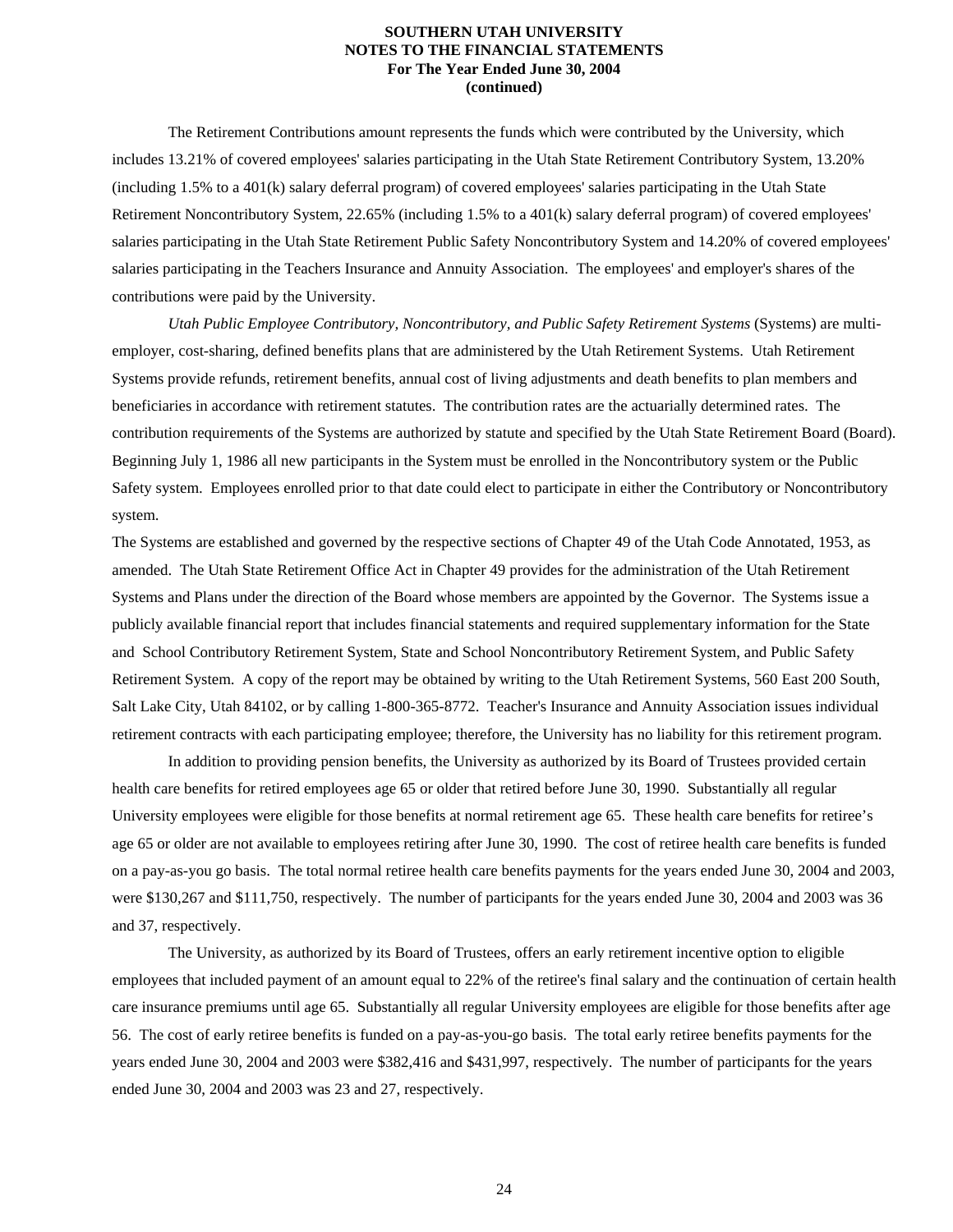#### **Note M. Funds Held in Trust by Others**

 Funds held in trust by others are neither in the possession of nor under the management of the University. These funds, which are not recorded on the University's financial records and which arose from contributions, are held and administered by external fiscal agents, selected by the donors, who distribute net income earned by such funds to the University, where it is recorded when received. Funds held in trust at June 30, 2004 were \$331,086 at cost and \$352,409 at fair value.

#### **Note N. Functional Classifications**

 The University's operating expenses by functional classification were as follows:

| Instruction                           | \$ | 19,500,864 |
|---------------------------------------|----|------------|
| <b>Public Service</b>                 |    | 11,687,308 |
| Academic Support                      |    | 3,426,077  |
| <b>Student Services</b>               |    | 6,477,576  |
| <b>Institutional Support</b>          |    | 8,387,775  |
| Operation and Maintenance of Plant    |    | 7,252,318  |
| Student Aid                           |    | 5,377,106  |
| <b>Auxiliary Enterprises Expenses</b> |    | 5,584,719  |
| Depreciation                          |    | 3,890,862  |
| <b>Total Operating Expenses</b>       | ¢  | 71,584,605 |
|                                       |    |            |

#### **Note O. Insurance Coverage**

 The University insures its buildings, including those under construction, and contents against all insurable risks of direct physical loss or damage through policies administered by the State of Utah Risk Management Fund. This all-risk insurance coverage provides for repair or replacement of damaged property at a replacement cost basis subject to a \$1,000 per occurrence deductible. All revenues from the University operations, rental income for its residence halls, and tuition are insured against loss due to business interruption caused by fire or other insurable perils. Additionally, the University is protected against employee dishonesty exposures under a \$10 million blanket bond. The Utah State Risk Management Fund provides coverage to the University for general, automobile, personal injury, errors or omissions, and malpractice liability at \$10 million per occurrence. The University qualifies as a "governmental body" under the Utah Governmental Immunity Act which limits applicable claim settlements to \$532,500 for one person in any one occurrence or \$1,065,000 for two or more persons in any one occurrence and \$213,000 for property damage liability in any one occurrence. All University employees are covered by worker's compensation insurance, including employer's liability coverage, by the Worker's Compensation Fund of Utah.

 On July 1, 2003, the University established a self-insurance fund for employee dental care that is administered through Blue Cross Blue Shield Insurance Company. GASB Statement No. 10 requires a liability for claims be reported if information prior to the issuance of the financial statements indicates it is probable a liability has been incurred at the date of the financial statements and the amount of the loss can be reasonably estimated.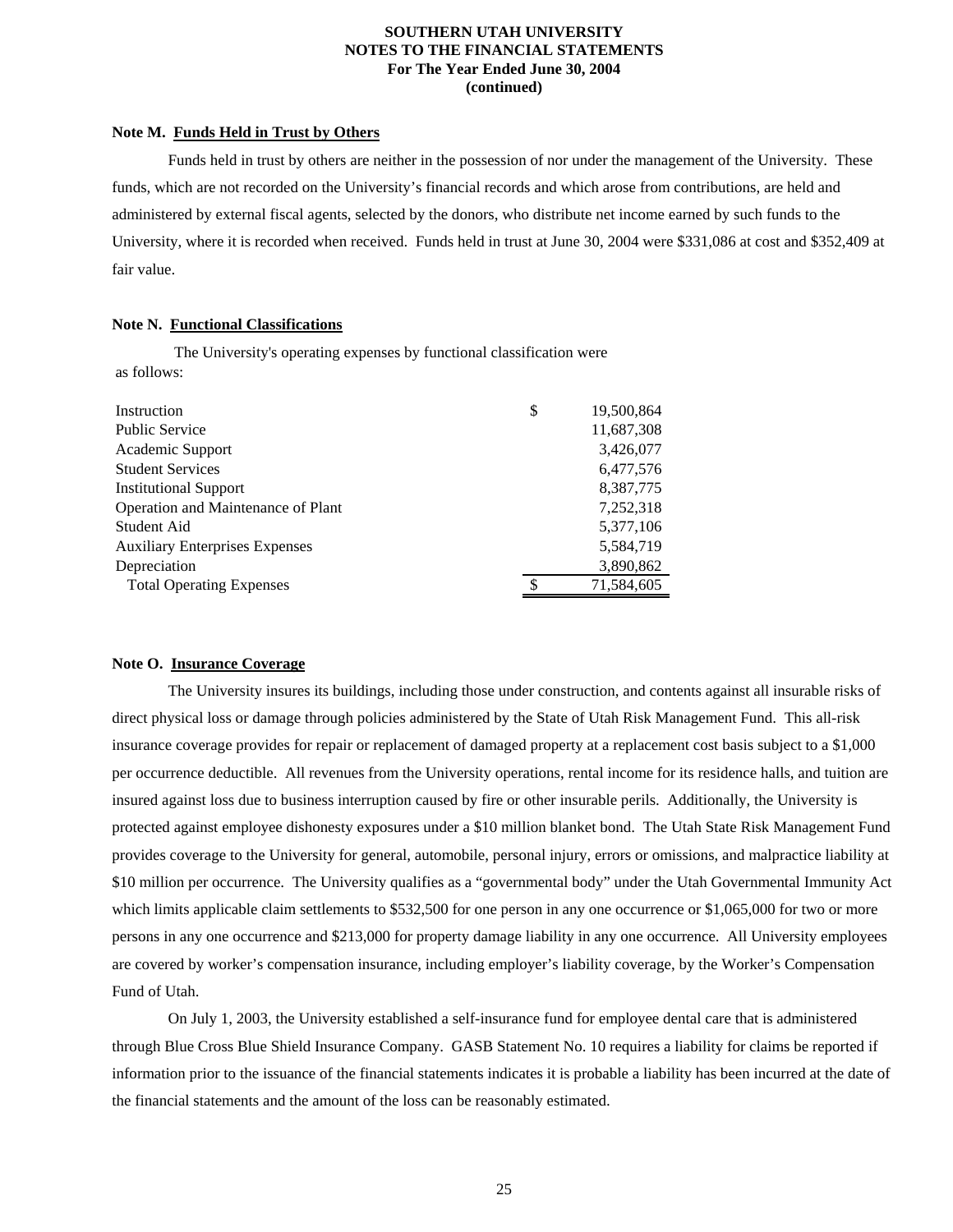Changes in the University's estimated self-insurance claims liability are as follows:

|                                                     | Balance |            |  |
|-----------------------------------------------------|---------|------------|--|
| Estimated Claims Liability - Beginning of Year      |         |            |  |
| Current Year Contributions and Changes in Estimates |         | 429.468    |  |
| Claim Payments, Including Related Legal and         |         |            |  |
| <b>Administrative Expenses</b>                      |         | (362, 347) |  |
| Estimated Claims Liability - End of Year            |         | 67.121     |  |

 The University has recorded the investments of the dental care funds at June 30, 2004 and the estimated liability for self-insurance claims at that date in the Statement of Net Assets. The income and expenses related to the administration of the self-insurance and estimated provision for the claims liabilities for the year then ended are recorded in the Statement of Revenues, Expenses, and Changes in Net Assets.

#### **Note P. Related Party Transactions**

 The University receives from the Festival City Development Foundation an in-kind contribution of a portion of the housing needs for actors and technicians participating in the Shakespearean Festival. The value of the donated housing is estimated to be \$80,000. The University (Shakespeare Festival) in turn pays for utilities and maintenance on the buildings owned by the Festival City Development Foundation. The University has not reported the value of the donated housing as gift revenue and (or) operating expenses in the financial statements.

#### **Note Q. Contingencies**

 The University has received notice of two separate legal actions arising out of the normal course of business. The University is vigorously contesting both of these matters, but as of this date, it is not possible to estimate the outcome or the financial impact an adverse ruling on these actions would have upon the University. In the opinion of management, the ultimate resolution of these matters will not have a material effect upon the University's financial position.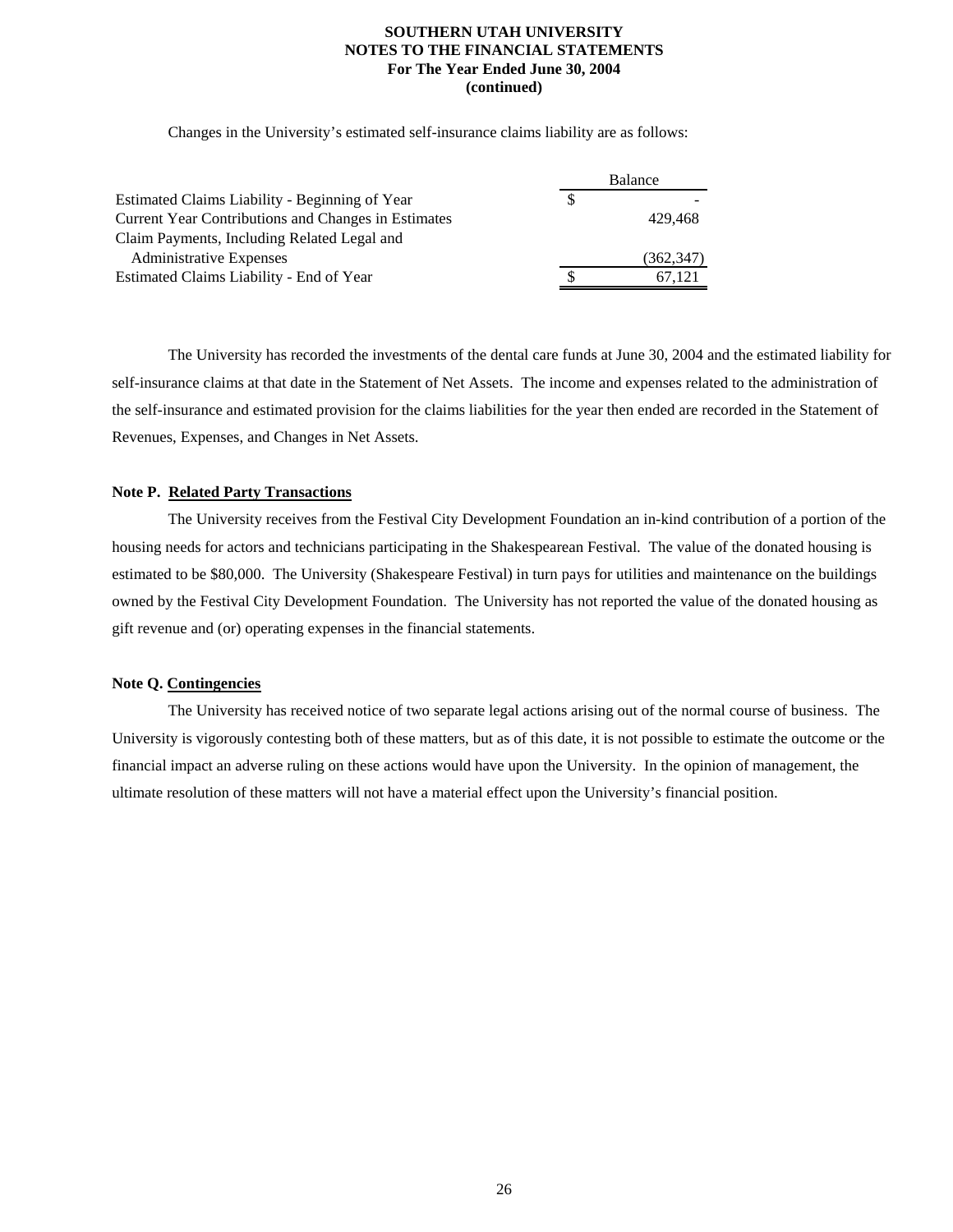#### UTAH STATE BOARD OF REGENTS

|                                      | Roy                   |
|--------------------------------------|-----------------------|
|                                      | Salt Lake City        |
|                                      | St. George            |
|                                      | Orem                  |
|                                      | <b>Salt Lake City</b> |
|                                      | <b>Salt Lake City</b> |
|                                      | <b>Bountiful</b>      |
|                                      | <b>Bountiful</b>      |
|                                      | Cedar City            |
|                                      | <b>Salt Lake City</b> |
|                                      | Salt Lake City        |
|                                      | Price                 |
|                                      | <b>Salt Lake City</b> |
|                                      | Logan                 |
|                                      | <b>Bountiful</b>      |
|                                      | Logan                 |
|                                      | Orem                  |
|                                      | Woods Cross           |
| Dr. Richard E. Kendell, Commissioner |                       |
|                                      | <b>Salt Lake City</b> |

#### SOUTHERN UTAH UNIVERSITY BOARD OF TRUSTEES

| Panguitch      |
|----------------|
| Salt Lake City |
| St. George     |
| Toquerville    |
| Cedar City     |
| Cedar City     |
| Cedar City     |
| Alpine         |
| Las Vegas      |
| Salt Lake City |
| Cedar City     |
|                |

#### ADMINISTRATIVE OFFICERS

|                                     | President           |
|-------------------------------------|---------------------|
| Gregory L. Stauffer, Administrative |                     |
|                                     | Vice President      |
|                                     | Associate Vice      |
|                                     | President/Treasurer |
|                                     | Controller          |
|                                     | <b>Provost</b>      |
|                                     | Vice President      |
| D. Mark Barton, Advancement         |                     |
|                                     | Vice President      |